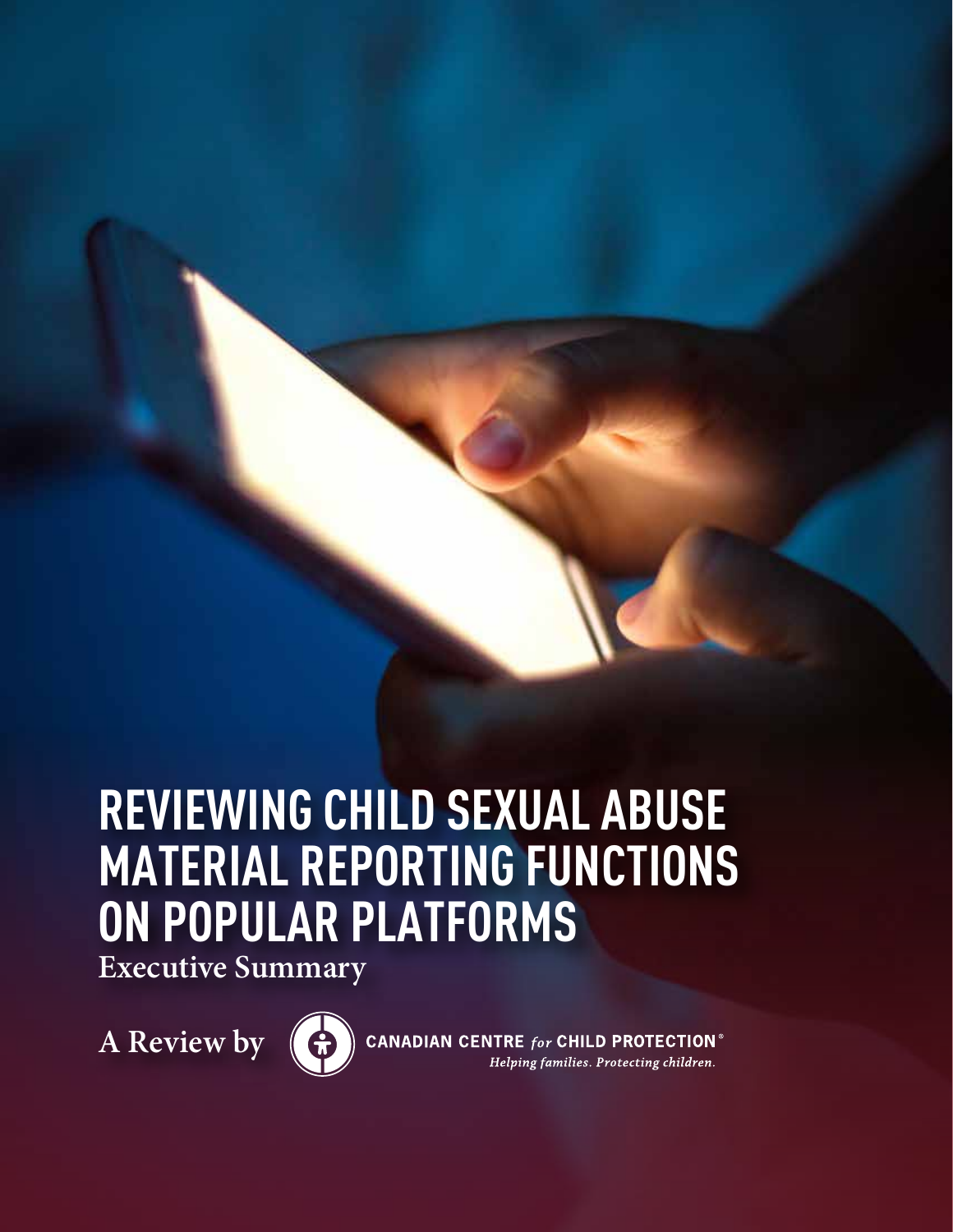*"We never knew that there was any hope for getting the images of our abuse taken down from the internet. We always thought it was another thing that we could not control. Now that we know that there are actually ways to do it, we want it all shut down. We don't want any more children to have to deal with what we deal with if that can be fixed."*

— Member of the Phoenix 11

**(c) 2020, Canadian Centre for Child Protection Inc. ("C3P"), except for survivor statements, each of which is an original creation of the individual survivor who wrote it and each survivor retains copyright in their individual statement.**

All screenshots within this document were taken between September 16 and 23, 2020, and reflect what was visible to the user on the relevant platform mostly from within Canada. Screenshots taken while logged in are from accounts owned or controlled by C3P. The Canadian Centre for Child Protection Inc. has made reasonable best efforts to ensure all information in this document is accurate as of September 23, 2020. E. & O.E.

Survivor statements have been contributed by members of the survivor community who work with and are supported by the Canadian Centre for Child Protection Inc. They, more than anyone, understand the issues at stake and they are the ones who have had to endure the very real harms the current legal landscape has facilitated.

CANADIAN CENTRE for CHILD PROTECTION is registered in Canada as a trademark of the Canadian Centre for Child Protection Inc. All third party trademarks and trade names used in this report are the property of their respective owners. If a trademark is marked with a ® symbol, it means it is registered in the U.S. and Canada. If it is marked with a <sup>TM</sup> symbol, it means it is registered in one of the U.S. or Canada.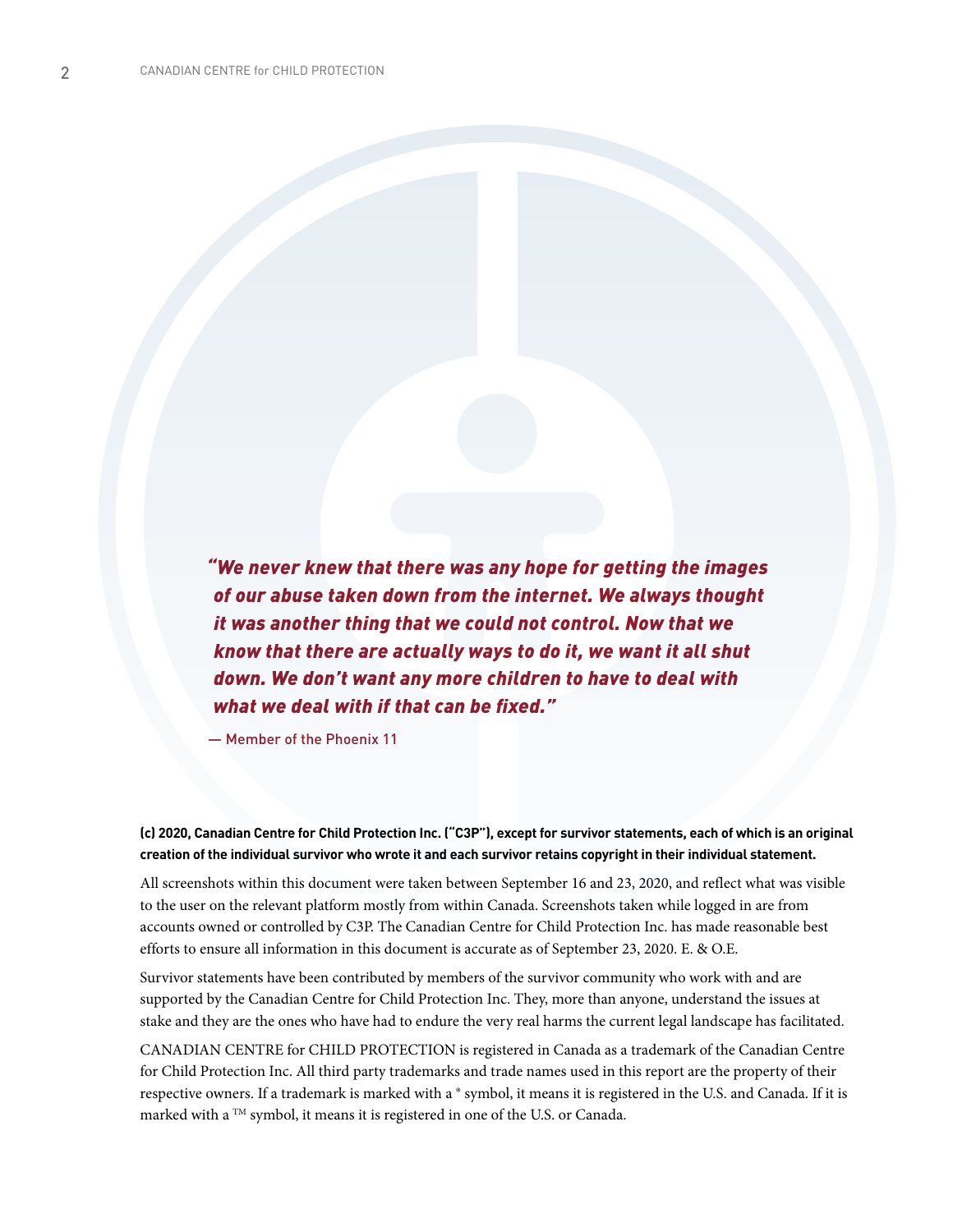# **Table of Contents**

#### **Reviewing child sexual abuse material reporting functions 4**

| Abstract                                                                      | 4  |
|-------------------------------------------------------------------------------|----|
| About the Canadian Centre for the Child Protection                            | 4  |
| Background and purpose of the report                                          | 5  |
| Methodology                                                                   | 6  |
| <b>Executive summary: Reporting CSAM</b>                                      |    |
| on select platforms                                                           | 7  |
| Availability of CSAM-specific reporting options                               | 9  |
| <b>Platform-specific findings</b>                                             | 15 |
| Reporting on Twitter                                                          | 15 |
| Reporting on Facebook platforms<br>(Facebook, Messenger, Instagram, WhatsApp) | 16 |
| Reporting on Google platforms<br>(YouTube, Google Search, Google Hangouts)    | 18 |
| Reporting on Snapchat                                                         | 19 |
| Reporting on Microsoft platforms<br>(Bing, Skype)                             | 20 |
| Reporting on TikTok                                                           | 21 |
| <b>Reporting on Discord</b>                                                   | 22 |
| <b>Reporting on Pornhub</b>                                                   | 23 |
| <b>Reporting on XVideos</b>                                                   | 24 |
| <b>Recommendations</b>                                                        | 25 |
| <b>Conclusion</b>                                                             | 26 |
| <b>Additional Research and Reports</b>                                        | 27 |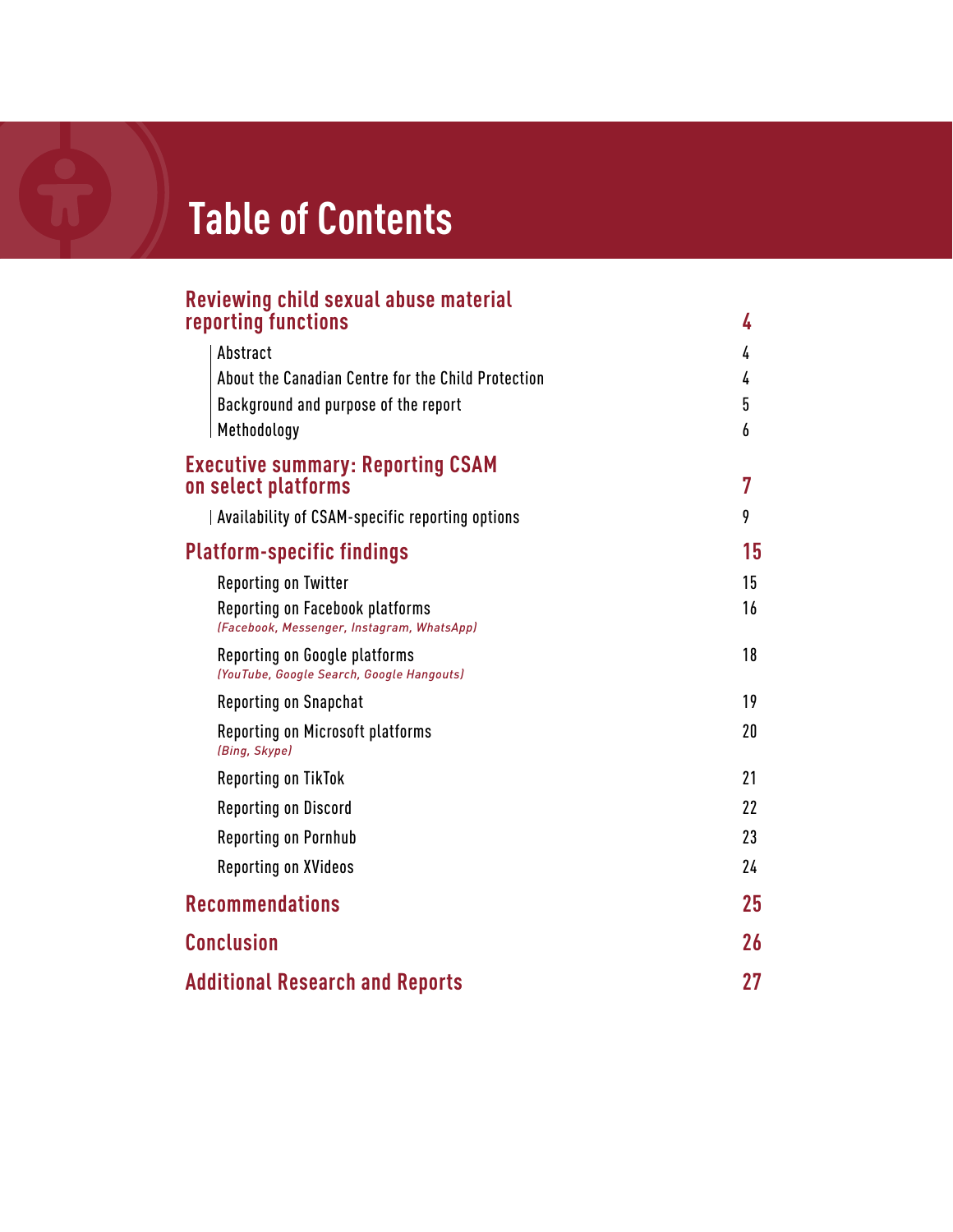# **Reviewing child sexual abuse material reporting functions**

## **Abstract**

Millions of images of child sexual abuse circulate freely on the internet each day, not only in obscure corners of the dark web, but also on some of the most popular web platforms. The Canadian Centre for Child Protection's (C3P) research found most web platforms lack content reporting functions specific to child sexual abuse material (CSAM). In contrast, with copyright infringement, reporting tools devoted to the issue are largely a universal standard.

Our surveys with survivors — many of whom attempt to self-monitor the spread of their abuse imagery — often cite ambiguous reporting functions as a factor in their ongoing re-victimization. By failing to adopt CSAMspecific reporting tools, these companies inhibit their ability to take swift action in prioritizing and removing this illegal content.

This state of content reporting is generally inconsistent with the goals of the *Voluntary Principles to Counter Online Child Sexual Exploitation and Abuse*, established by the Five Country Ministerial, and adopted by some of the largest technology companies. C3P provides five key recommendations technology companies can adopt to immediately reduce harm to children and survivors on page 25.

## **About the Canadian Centre for the Child Protection**

The Canadian Centre for Child Protection (C3P) is a national charity dedicated to the personal safety of all children. C3P operates Cybertip.ca, Canada's national tipline to report child sexual abuse and exploitation online, as well as other intervention, prevention, and education services for the Canadian public.

In January 2017, C3P established Project Arachnid — a web platform designed to detect known images of child sexual abuse material (CSAM) on the clear and dark web and issue removal notices to industry.<sup>1</sup>

Since its launch, Project Arachnid has detected 24+ million suspected images of CSAM for analyst review, and issued more than 6.3 million takedown $^\text{2}$  notices to industry.

C3P also supports survivors whose child sexual abuse was recorded and distributed online. Through our work with survivors, crucial contextual information about the nature of child sexual abuse material is collected and shared with stakeholders vested in the safety and protection of children.

In addition to our work with individual survivors, we now work with three survivor advocacy groups:

**The Phoenix 11:** For over two years, C3P and the National Center for Missing and Exploited Children (NCMEC) have been working with the Phoenix 11, a group of survivors whose child sexual abuse was recorded, and in the majority of cases, distributed online. This group has banded together as a powerful force to challenge the inadequate responses to the prevalence of CSAM online.

**The Chicago Males:** In the last year, C3P started working with a group of male survivors to learn about their experiences, and better understand the unique social stigma males face around sexual abuse. This group is working together to advocate for much needed change in addressing online child sexual abuse and supporting survivors.

<sup>&</sup>lt;sup>1</sup> In this report, industry is defined as a group of businesses that intersect with user-generated content by way of the internet. It is used as a broad sweeping term, encompassing large and small technology companies.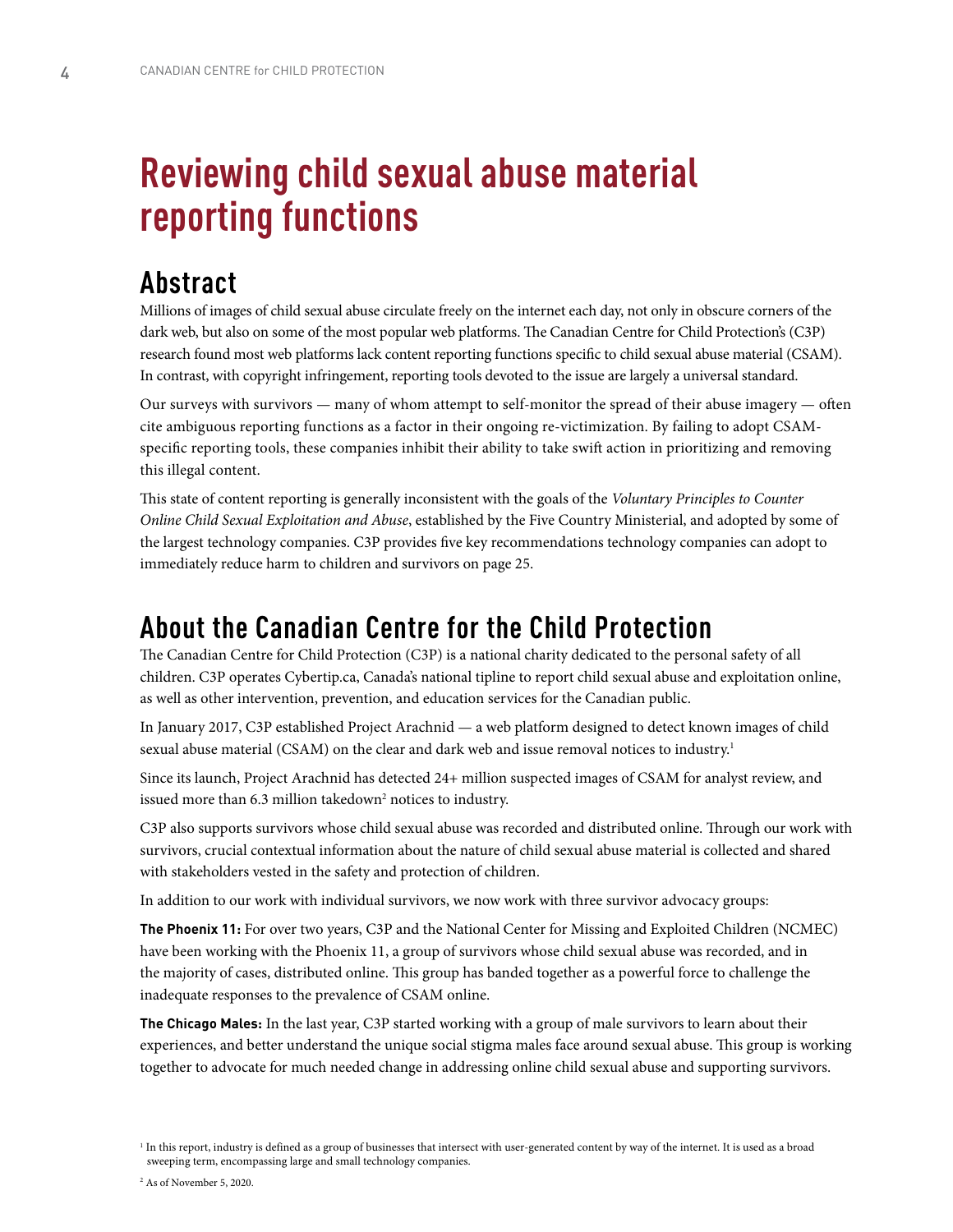**The Aramid Collective:** Earlier this year, C3P was introduced to a group of survivors who have been selfmonitoring their own CSAM online and reporting to industry to get it removed. This group is using their knowledge and collective voice to help advocate for survivors and the urgent need to address the images and videos of sexual abuse that exist on many platforms, including some reviewed in this document.

## **Background and purpose of the report**

Through our work with survivors over the last few years, particularly those attempting to contain the spread of images of their own child sexual abuse, a problematic theme began to emerge:

• Many of the tools for reporting and getting CSAM removed from many popular web platforms are ineffective, leaving victims feeling hopeless. This trend, which includes ambiguous reporting functions and the use of non-CSAM specific language, has been further observed in public reports to C3P's national tipline, Cybertip.ca.

Prompted by these concerns, C3P undertook a systematic examination of the content reporting mechanisms on prominent web platforms to identify gaps and provide recommendations to the technology industry to enhance their public CSAM-reporting tools.

In addition to issuing guidance on best practices, the study serves as benchmark against which each platform's reporting mechanisms can be compared to the Five Country Ministerial's<sup>3</sup> Voluntary Principles to Counter Online *Child Sexual Exploitation and Abuse (Voluntary Principles)*.

On March 5, 2020, C3P and a group of survivors participated in meetings at the White House in Washington D.C. with ministers from the Five Country Ministerial, industry members, and NCMEC.

Following the event, the Five Country Ministerial released their *Voluntary Principles* in an effort to drive consistent and collective industry action. Six of the world's largest tech companies publicly signed on to these principles, including Twitter®, Facebook®, Microsoft®, Google®, Snapchat®, and Roblox®.

The principles —which have effectively established an industry standard— focus on the prevention of child sexual exploitation and abuse, highlighting the critical role industry plays in keeping children safe online and limiting re-victimization.

Two of the *Voluntary Principles* are particularly relevant to this report's findings:

**Principle 1:** Companies seek to prevent **known child sexual abuse material** from being made available to users or accessible on their platforms and services, take appropriate action under their terms of service, and report to appropriate authorities.

**Principle 2:** Companies seek to identify and combat the dissemination of **new child sexual abuse material** via their platforms and services, take appropriate action under their terms of service, and report to appropriate authorities.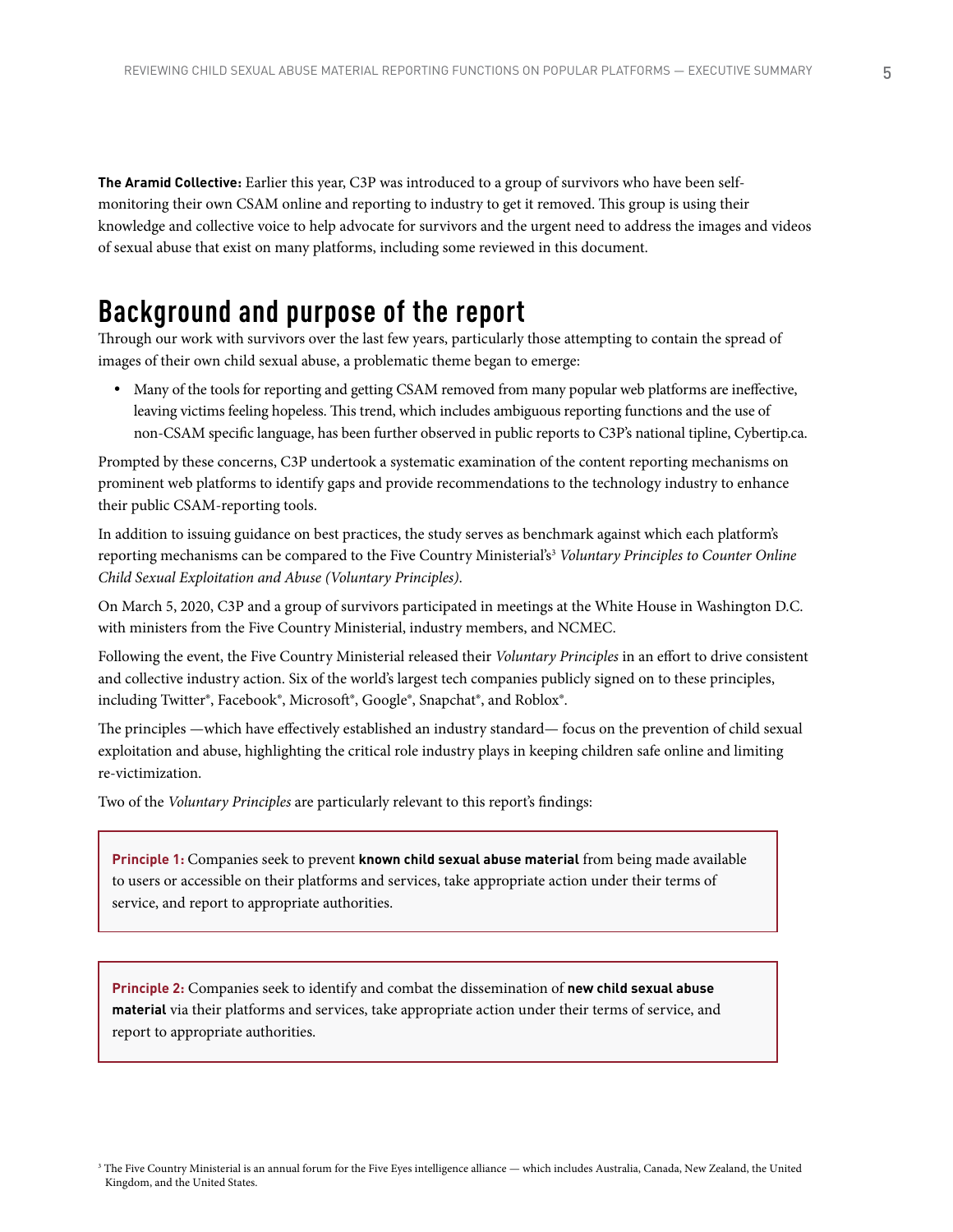## **Methodology**

All of the reporting functions were reviewed between September 16 and 23, 2020. The assessment included both desktop (Chrome) and mobile apps (iPhone). Mobile apps were obtained and downloaded from the App Store® available to Canadians. For desktop, testing was done from Canadian and American IP addresses, along with a Japanese IP address for some. When the reporting process between desktop and mobile apps was identical or extremely similar, the desktop version was chosen as the visual to display within this document. There were two instances, Pornhub® and XVideos™, where an app was not available in the App Store, in which case their mobile sites were reviewed using Safari™ on a mobile phone. In all cases, we used the reporting option we believed would be most likely used by a member of the public to report CSAM.

Prior to publication, all of the companies reviewed in this report were provided a copy of their platform assessments to ensure accuracy.



Reporting functions appear to be adjusted regularly. At least three platforms modified the methods in which to report concerns, or language in their reporting functions, during the course of this review.

On each platform and service<sup>4</sup>, C3P evaluated the availability of CSAM-specific reporting options for each of the following settings:

- 1. Within a post (e.g., Tweet, story, Snap)
- 2. A user
- 3. Within direct message (DM) or chat
- 4. Publicly-visible content while not logged into a platform<sup>5</sup>

*"From infancy until I was 15, I was trafficked and used in child sexual abuse material (also known as child pornography) which continues to be shared widely across the internet. I spend hours every day searching for my own content, reporting thousands of accounts and posts sharing CSAM. When platforms don't actively look for or prevent this content from being uploaded, the burden falls on me to have these images removed. Each time one account gets taken down, five more take its place. It's like a hydra, a monster that I can never defeat. I'm not strong enough to take it down myself. It's costing me my wellbeing, safety and maybe even my life. I'm tired. I shouldn't find photos of myself as a child being raped when I'm just scrolling through my feed. I shouldn't have to go looking for images of my own abuse. This isn't my job."* 

— Member of the Aramid Collective

4 In addition to assessing 11 platforms owned by five of the companies that signed on to the *Voluntary Principles*, another four popular platforms have been reviewed, including TikTok™, Discord™, Pornhub, and XVideos. Roblox is one of the companies that signed on to the *Voluntary Principles*, but unlike the other companies assessed in this document, Roblox does not allow users to send images or videos in the chat function. As such, we were unable to review Roblox using the categories listed in the Methodology. Additional platforms were selected for this review based on a number of factors, including reports C3P receives through Cybertip.ca, data from Project Arachnid, and information from the survivors C3P works with about platforms where they have attempted to have their own CSAM removed. This is just a sample of any number of other platforms that could also have been included in this review.

5 Throughout this report, **publicly-visible** refers to content hosted on a platform that can be viewed without logging into an account on the platform.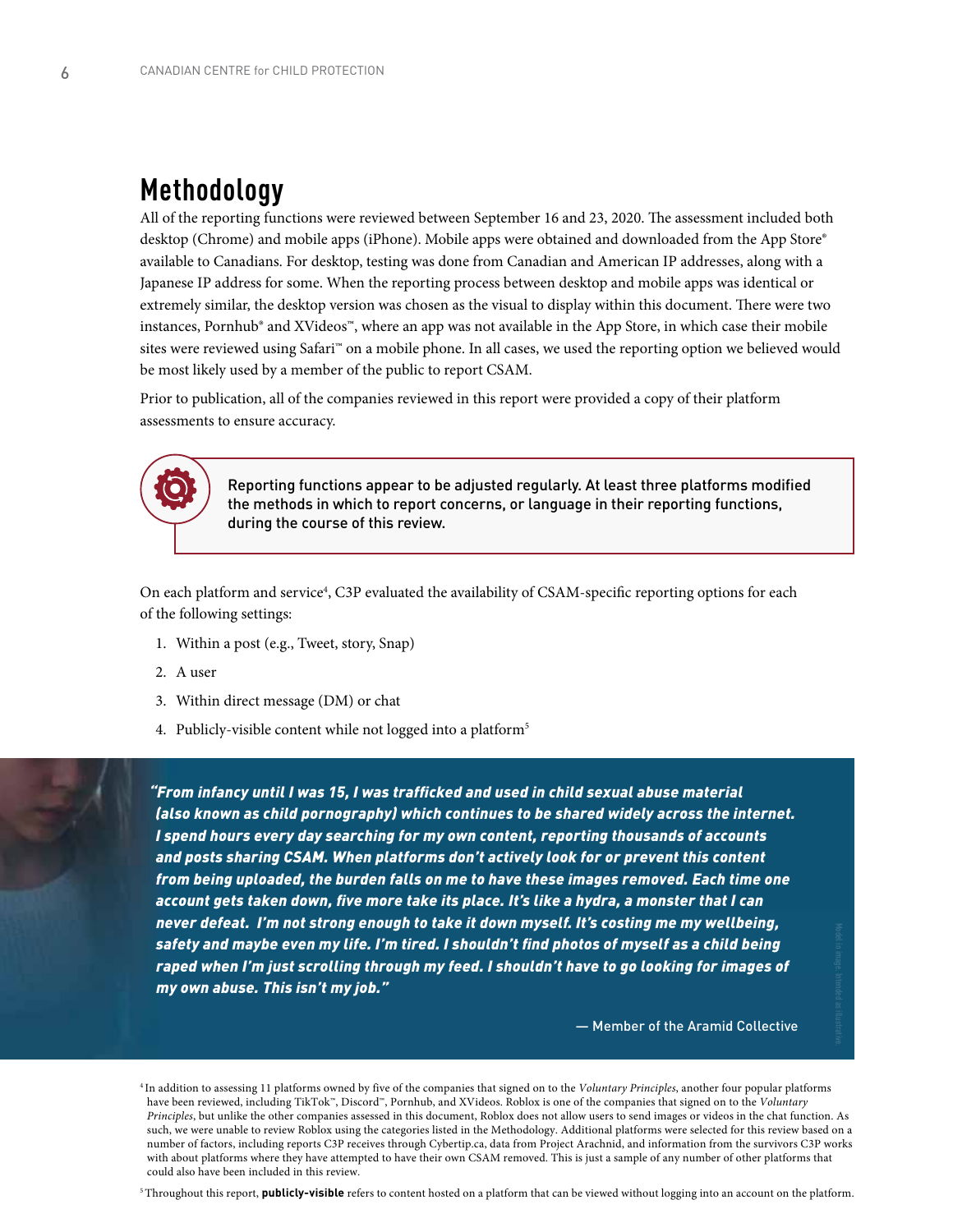# **Executive summary: Reporting CSAM on select platforms**

There is an abundance of images and videos of children being sexually abused circulating on both the clear and dark web. Many internet users inadvertently come across this illegal and traumatizing content in the course of legitimate use of everyday platforms.

C3P has intersected with a number of survivors who feel they have been left with no option but to take it upon themselves to monitor the presence of their own child sexual abuse images, while attempting to get companies to remove it from their platforms. These survivors have been instrumental in identifying serious deficiencies in reporting tools for the public on a number of platforms, including some reviewed in this document.

Survivors surveyed by C3P have generally characterized their own experience reporting CSAM online as disheartening; exceedingly long delays in responding to their complaints, moderators challenging victims on the veracity of their report or, as is often the case, no response at all.

It is through this lens that research conducted by a team of C3P analysts found that while all platforms scrutinized as part of this report provide users with the ability to report illegal or inappropriate content, in nearly all cases it was impossible to explicitly flag content as CSAM.

In contrast, users concerned with issues related to copyright infringement, almost universally have access to formal reporting tools and clear instructions for initiating a complaint.

#### **Why the need for CSAM-specific reporting options?**

While the majority of platforms have reporting mechanisms in place for content at large, they rarely have a CSAMspecific process or menu options for users to report material that is (or believed to be) CSAM.

This is problematic for three main reasons:

- 1. The absence of issue-specific data based on user-generated reporting presumably undermines the ability of platforms to prioritize their content moderation for more urgent action. Curbing the spread of these illegal images across the internet requires prompt action.
- 2. Without accurate user-generated data on the prevalence of CSAM on their platforms, it's difficult for companies to properly gauge the effectiveness of their proactive measures designed to intercept CSAM. It likely also hinders their ability to provide timely information to child welfare and law enforcement agencies.
- 3. Survivors who attempt to halt the spread of images of their own child sexual abuse repeatedly cite ambiguous and non-specific reporting options on platforms as a key barrier to successfully getting images removed.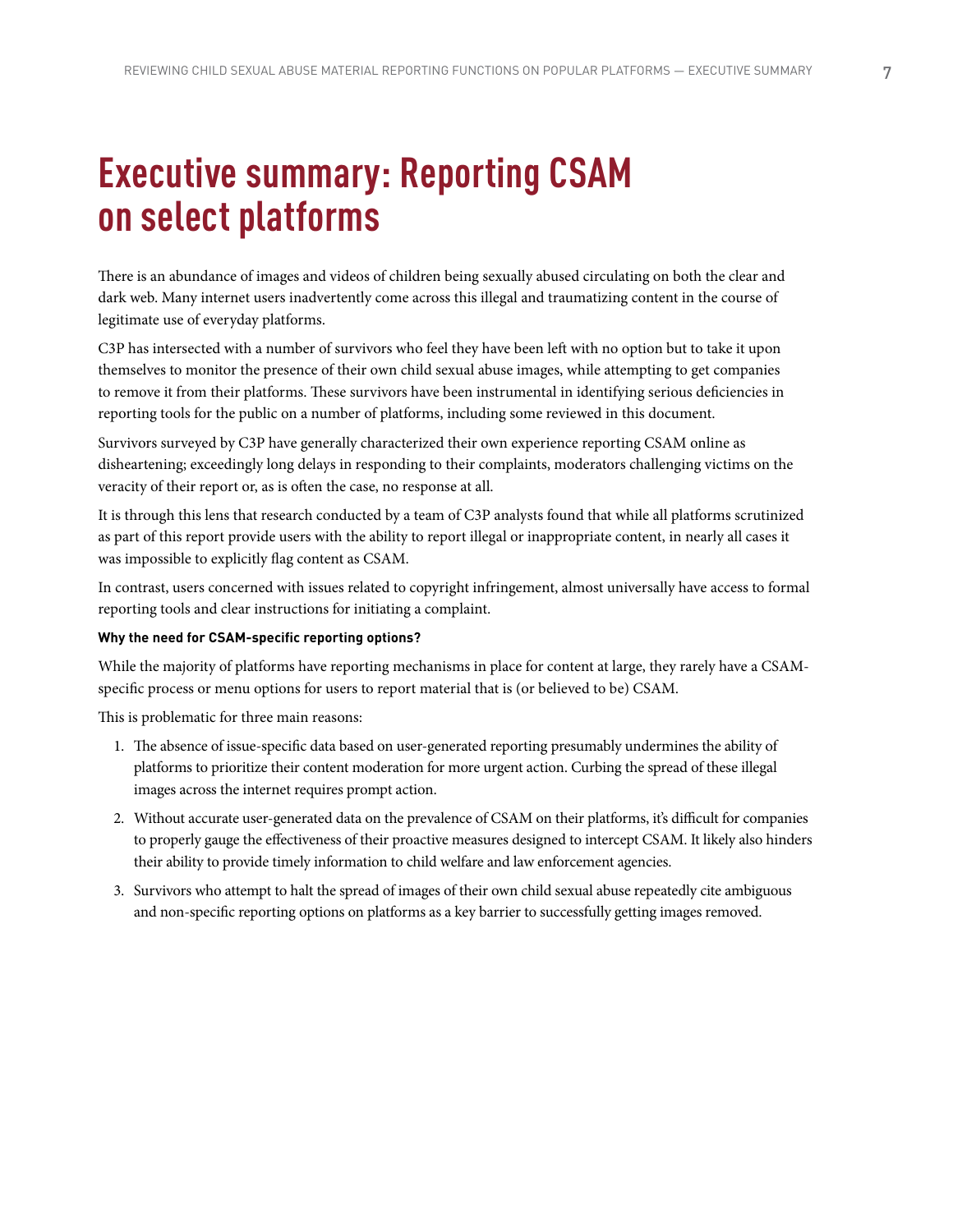In addition to the lack of CSAM-specific reporting options, C3P researchers also identified a number of barriers for reporting content, including:

- Reporting structures that create strong disincentives for users to report illegal content, such as requirements to provide personal contact information.
- The inability to report publicly-visible content without first creating (or logging into) an account on the platform.
- Difficulty locating reporting tools on the interface with, at times, inconsistent navigation between desktop and mobile version of the platform.
- Inability to report specific users, user profiles, specific posts, or a combination of the latter.

#### In this report, these are noted as **Other reporting challenges**.

In addition, some positive indicators were also identified:

- Positive reporting functions: Steps that improve the reporting process but do not fit under the four reporting categories in the Methodology. For example, offering a text box that permits additional context to be included in a report is a positive function.
- Better practices: Reporting functions we recommend all platforms adopt. For example, offering child sexual abuse material as a reporting category, and having the ability to report concerns involving CSAM without having to be logged in.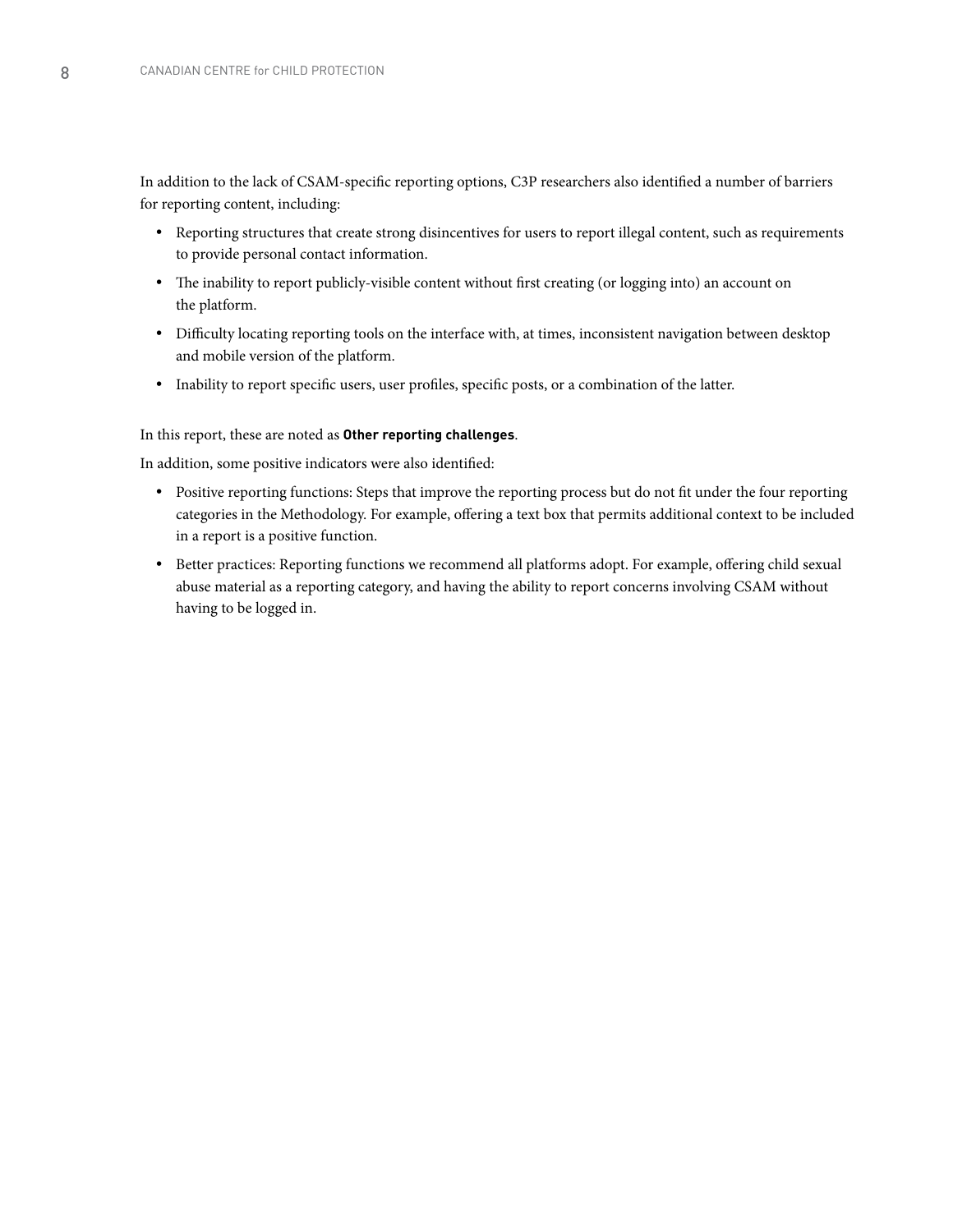

## **Availability of CSAM-specific reporting options**

Throughout this report, some platforms are listed as **not applicable** under one or more categories, as their platform does not offer the feature being reviewed.

When desktop and mobile reporting functions are inconsistent on a platform they are noted and categorized separately.

\*\* Discord Mobile Not Applicable.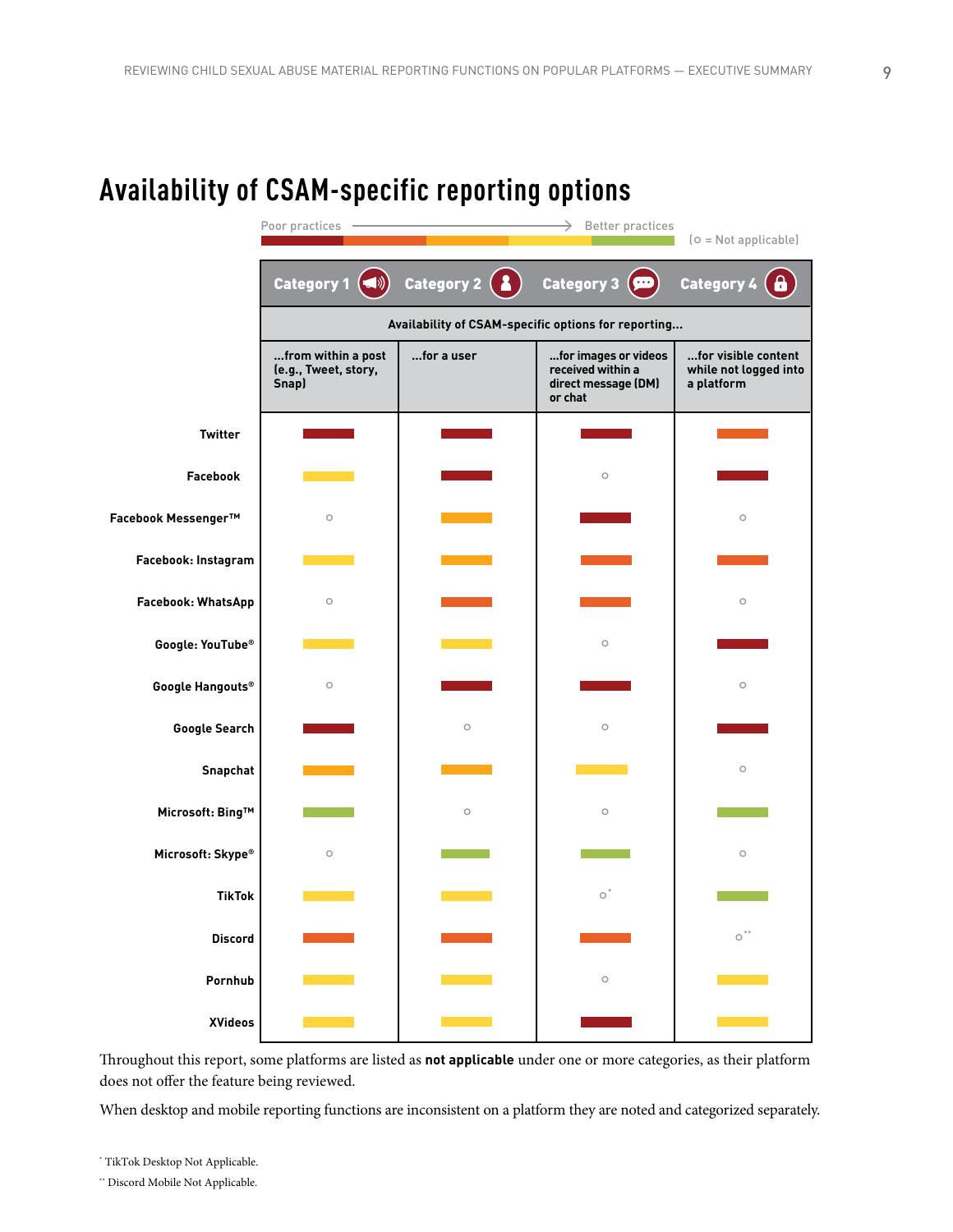#### **Category 1: Availability of CSAM-specific reporting options within a post**



| <b>No option to</b><br>report a post as<br><b>CSAM directly</b><br>from the post       | <b>Can report</b><br>directly from<br>the post, under<br><b>broad category</b><br>of illegal<br>material only | <b>Can report</b><br>content directly<br>from the post<br>under categories<br>such as nudity,<br>sexual activity,<br>or pornography<br>but no way to<br>indicate a child is<br><b>involved</b> | <b>Can report</b><br>content directly<br>from a post and<br>can flag that a<br>child is involved,<br>but cannot<br>report the<br>content as CSAM | <b>BETTER</b><br>$\bigcirc$<br><b>PRACTICE:</b><br><b>Can report content</b><br>directly from<br>a post and can<br>report it as child<br>sexual abuse or<br>exploitation |
|----------------------------------------------------------------------------------------|---------------------------------------------------------------------------------------------------------------|------------------------------------------------------------------------------------------------------------------------------------------------------------------------------------------------|--------------------------------------------------------------------------------------------------------------------------------------------------|--------------------------------------------------------------------------------------------------------------------------------------------------------------------------|
| <b>Twitter</b><br>Discord (desktop)<br><b>Google Search</b><br><b>XVideos (images)</b> | Discord (mobile)                                                                                              | <b>Snapchat</b>                                                                                                                                                                                | <b>XVideos (videos)</b><br>Pornhub<br><b>Facebook</b><br>Instagram<br>YouTube<br><b>TikTok</b>                                                   | <b>Bing</b>                                                                                                                                                              |

**Not applicable:** WhatsApp, Google Hangouts, Skype, Facebook Messenger

#### **Other reporting challenges:**

- y Difficult to locate report forms (when there is no CSAM-specific reporting options from a post) (Twitter, Discord (desktop))
- All of the platforms that use report forms require personal information in order to submit the report, which may dissuade those who do not want their names connected to CSAM in any way (Twitter, Discord (desktop), XVideos, Pornhub)
- Individuals are directed to report CSAM to the hotline in their own country, where applicable (Google Search)
- Reporting process on mobile and desktop are different (Discord)
- y Reporting process is different when accessing the platform through a browser versus accessing the platform on desktop (Discord)

**XVideos:** In order to submit their **Abuse Reporting Form**, individuals must provide their name, email, home address, a digital signature, and check a text box that states, "I swear under penalty of perjury that the information in this notification is accurate and that, to the extent my report involves the alleged violation of a legal right, I am the owner of such a right or authorized to act on the owner's behalf."

**Pornhub:** The **Reporting Abuse and Violations** page directs individuals to report CSAM via a **Content Removal Request**. To submit the request, individuals must provide their email, name, and a digital signature where it states, "By typing your name in the field below, you guarantee that you are the person being named and represented on this form and that all provided information is accurate."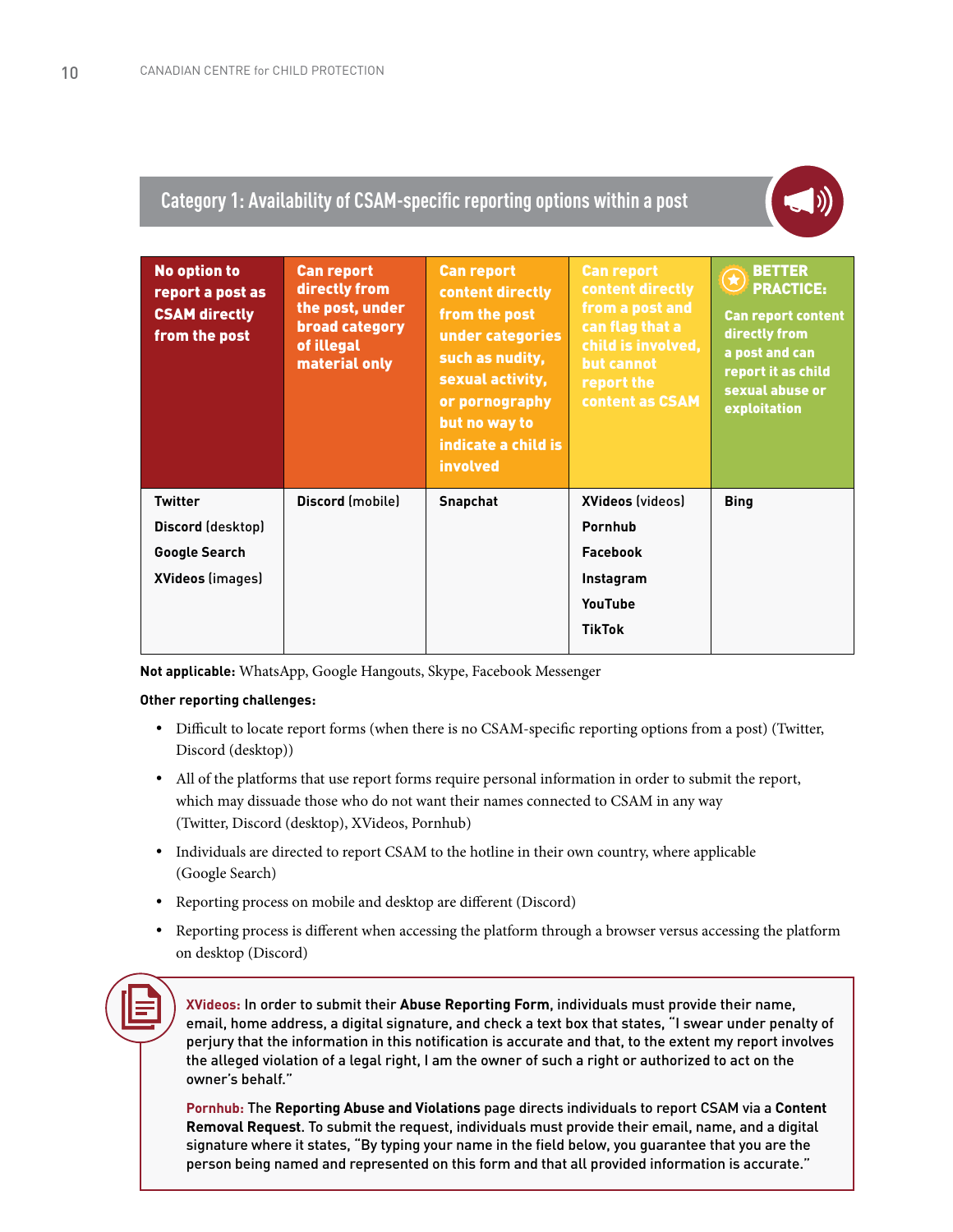#### **Positive reporting functions:**

- **•** Report form includes the option to select **Distribution of child pornography** as a Trust & Safety issue (Discord (desktop))
- y Text box provided to allow additional context when reporting directly from post (YouTube, TikTok (mobile), Snapchat (only when reporting a snap in the For you section))
- y Open text boxes in report forms allow for additional context to report (Twitter, Discord (desktop), XVideos, Pornhub)

*"As men that have had to live life with the impending fear of CSAM that depicts us being found and spread by those in our community, we know how devastating this is to a person that has to live with it. Even worse, we also know that the ability to stop the swell of our media from spreading to every corner of the globe has existed for many years now. Was the pain of our initial abuse not enough? Was the memorialization of it for all eternity on the world wide web not enough? All that we could have become and all that we could have contributed to this world has been taken away. We have suffered enough.* 

*Make no mistake, this is the fight of our times. The task to combat this terrible social epidemic that plagues our world has fallen to us, here and now. We are willing to do our part. Even through the adversities we face on a daily basis, we will fight.* 

*Will you?"*

— The Chicago males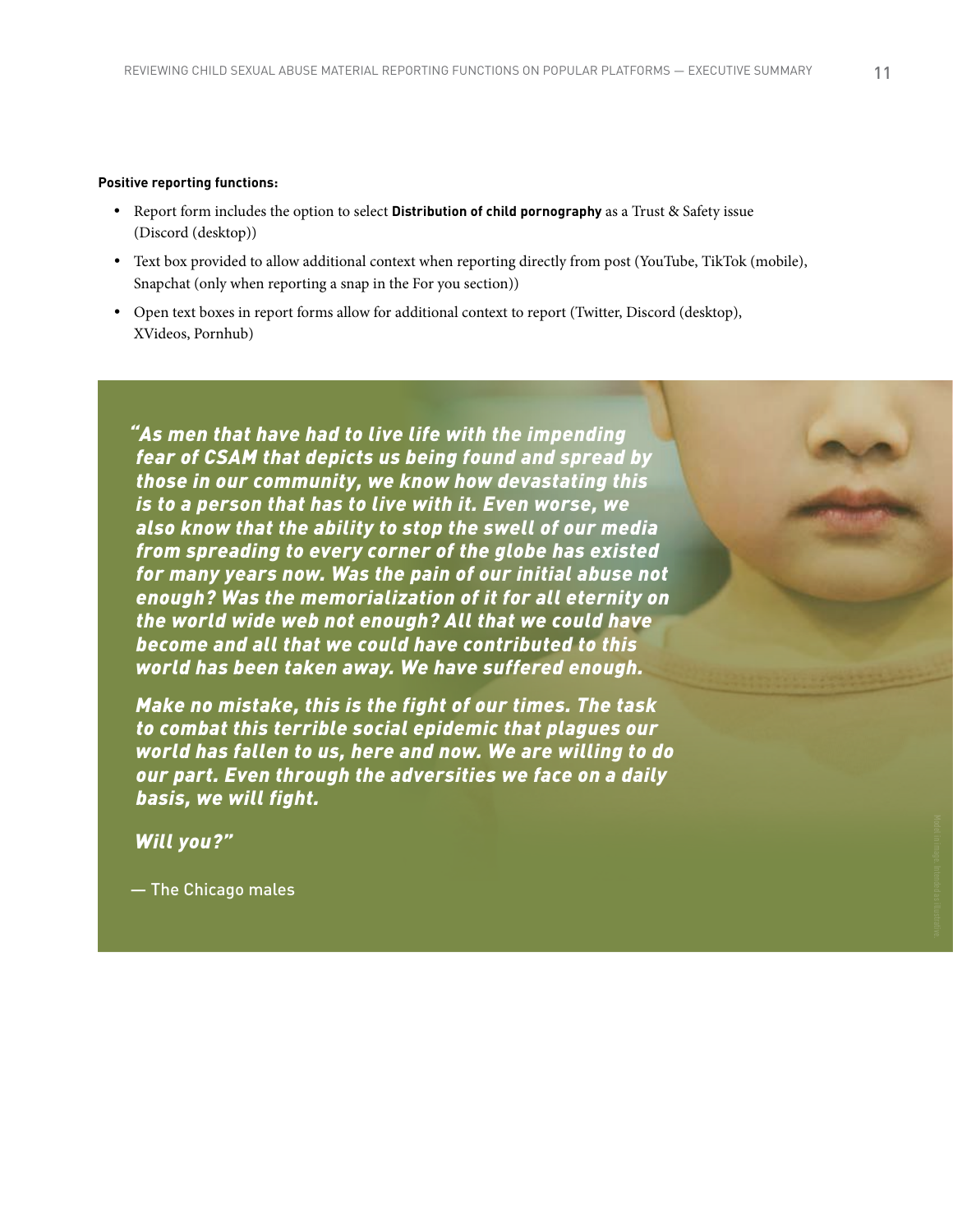#### **Category 2: Availability of CSAM-specific options for reporting a user**



#### **Not applicable:** Google Search, Bing

#### **Other reporting challenges:**

- y Use of end-to-end encryption can limit a platform's ability to act on report (WhatsApp)
- y Difficult to locate report forms specific to CSAM (when individuals cannot report directly from user name or profile page) (Twitter)
- Cannot report a server<sup>6</sup> (Discord)
- Once a user is reported, chats with them are then deleted, which means the reporting person would be unable to forward the chat to police (WhatsApp, Skype)
- Difficult to locate how to report a user from their profile page (YouTube (desktop))

#### **Positive reporting functions:**

- Text box provided to allow additional context when reporting directly from user name or profile page (TikTok (mobile), YouTube (desktop))
- Ability to report a group (Facebook)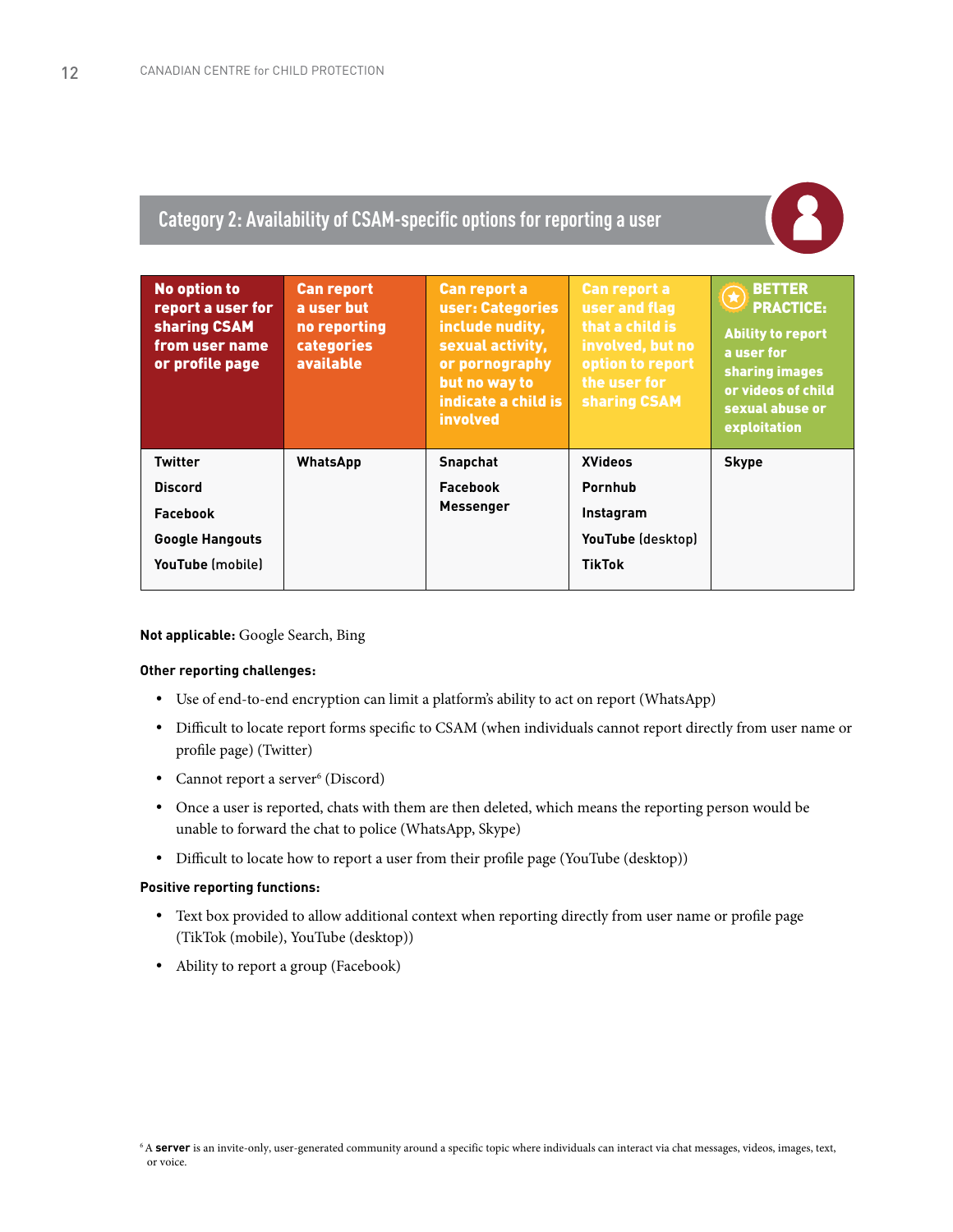#### **Category 3: Availability of CSAM-specific reporting options for images or videos received in a direct message (DM) or chat**

| <b>No option to</b><br>report an image<br>or video as CSAM<br>directly from DM                                                     | <b>Can report</b><br>images or<br>videos from DM<br>but only under<br><b>broad reporting</b><br><b>categories</b> | <b>Can report</b><br><b>images or videos</b><br>from DM:<br><b>Categories</b><br>include nudity,<br>sexual activity, or<br>pornography but<br>no way to indicate<br>a child is involved | <b>Can report</b><br>images or video<br>from DM: Ability<br>to flag a child<br>is involved, but<br>cannot report as<br><b>CSAM</b> | <b>BETTER</b><br>$\bigstar$<br><b>PRACTICE:</b><br><b>Ability to report</b><br>child sexual abuse<br>or exploitation |
|------------------------------------------------------------------------------------------------------------------------------------|-------------------------------------------------------------------------------------------------------------------|-----------------------------------------------------------------------------------------------------------------------------------------------------------------------------------------|------------------------------------------------------------------------------------------------------------------------------------|----------------------------------------------------------------------------------------------------------------------|
| <b>Twitter</b><br><b>WhatsApp</b><br>Discord (desktop)<br><b>Google Hangouts</b><br><b>XVideos</b><br>Facebook<br><b>Messenger</b> | Discord (mobile)                                                                                                  | Instagram                                                                                                                                                                               | <b>Snapchat</b><br><b>TikTok (mobile)</b>                                                                                          | <b>Skype</b>                                                                                                         |

**Not applicable:** Google Search, Pornhub, Facebook, YouTube, TikTok (desktop), Bing

#### **Other reporting challenges:**

- y Cannot report an image sent in a DM in the child sexual exploitation report form. The URL generated from the image will not be accepted within such report form (Twitter)
- y Can send images in a chat where the image disappears after being viewed, which means the image then cannot be reported (Snapchat, Instagram's **View Once** option)
- While an image that is created while using the app can be reported, an image that was uploaded from the camera roll on the sender's device and then sent in a DM cannot be reported (Snapchat)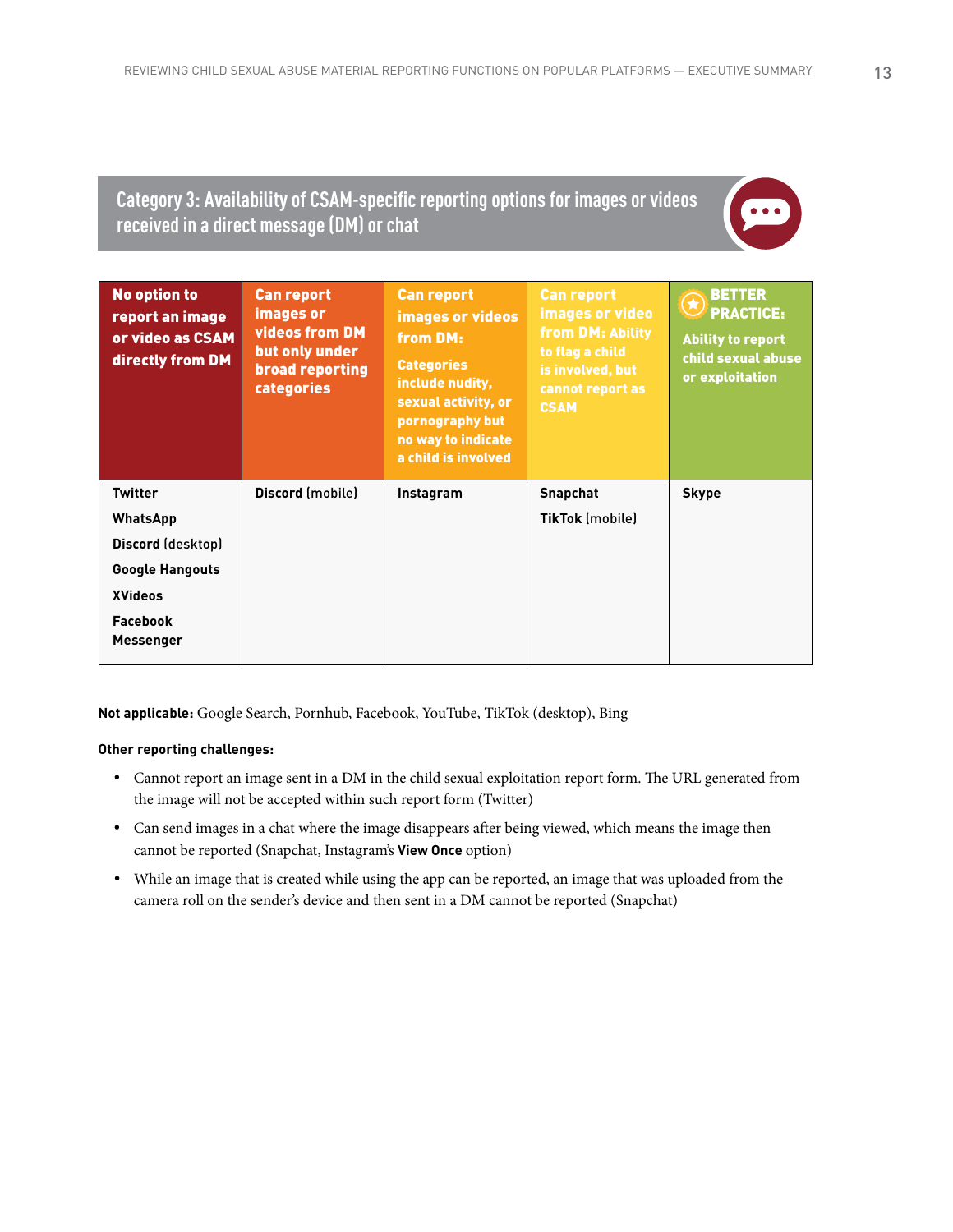#### **Category 4: Availability of CSAM-specific reporting options for publicly-visible content while not logged into a platform**



| <b>No option to</b><br>report visible<br>content when<br>not logged in | <b>No option to</b><br>report from post<br>or user name or<br>profile, can only<br>use report form | <b>Can report</b><br>some features<br>but not all                                                                                                                                           | <b>BETTER</b><br>$\bigl( \bigstar \bigr)$<br><b>PRACTICE:</b><br><b>Can report BOTH</b><br>visible posts and<br>users when not<br>logged in | <b>BETTER</b><br>$\bigstar$<br><b>PRACTICE:</b><br><b>Ability to report</b><br>visible posts<br>and users as<br>sharing images<br>or videos of child<br>sexual abuse or<br>exploitation when<br>not logged in |
|------------------------------------------------------------------------|----------------------------------------------------------------------------------------------------|---------------------------------------------------------------------------------------------------------------------------------------------------------------------------------------------|---------------------------------------------------------------------------------------------------------------------------------------------|---------------------------------------------------------------------------------------------------------------------------------------------------------------------------------------------------------------|
| <b>Facebook</b><br>YouTube (desktop)<br><b>Google Search</b>           | <b>Twitter</b><br>Discord (desktop)<br>Instagram                                                   | <b>XVideos</b><br><b>Ivideos can be</b><br>reported, not<br>users)<br>Pornhub<br>fusers can be<br>reported, not<br>videosl<br>YouTube<br>(mobile - videos<br>can be reported,<br>not users) | <b>TikTok</b>                                                                                                                               | <b>Bing</b>                                                                                                                                                                                                   |

**Not applicable:** WhatsApp, Google Hangouts, Discord (mobile), Snapchat, Facebook Messenger, Skype

#### **Other reporting challenges:**

- The Help Centre tells those without an account to find a friend who does have an account to report on their behalf (Facebook)
- Individuals do not have to be logged in to view content, but as in Category 1, they are directed to report CSAM to the hotline in their country, where applicable (Google Search)
- y An email address must be provided in order to submit the report form (Instagram, Twitter, Discord (desktop))

#### **Positive reporting functions:**

y In addition to reporting directly from video or user profile, individuals are able to report through report form when not logged in (Pornhub, XVideos)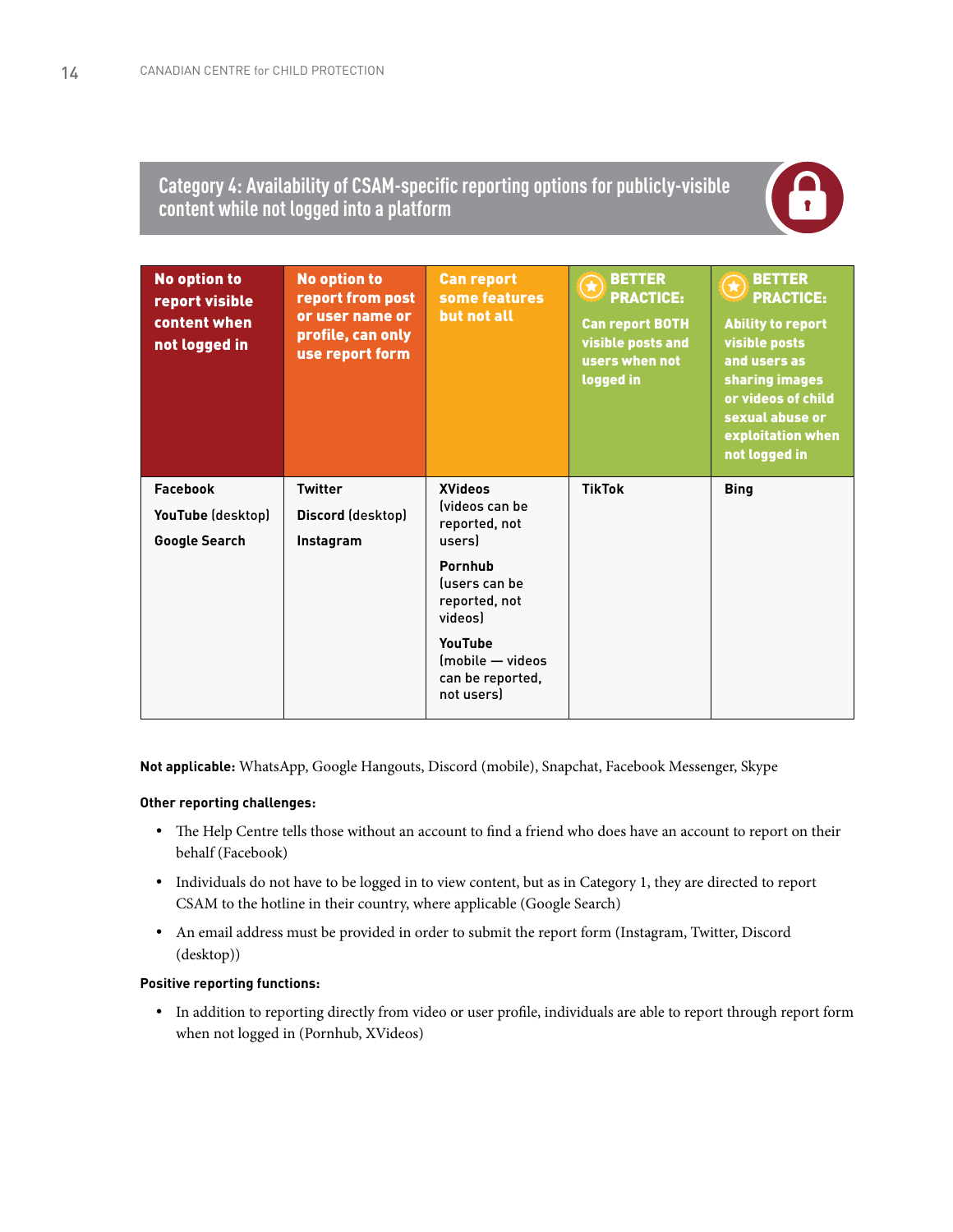# **Platform-specific findings**

The following sub-sections provide details on the assessment of each platform in this report based on research by C3P analysts. A fully-annotated analysis for each platform, which forms the basis of each assessment is available at proctectchildren.ca.

# **Reporting on Twitter**

#### Reporting issues on Twitter

- It is extremely difficult to report content as CSAM on Twitter.
	- $\rightarrow$  You cannot report content as CSAM through the easily-accessible report function on each Tweet. The same challenges exist for reporting a user for sharing CSAM; you must first locate the **child sexual exploitation report form**.
	- $\rightarrow$  A link to the child sexual exploitation report form is located on a separate page that you have to find by first clicking the small text **Learn more** at the bottom of each report menu, then scrolling through paragraphs of text to locate the link to the report form, which has some outdated information. For example, the child sexual exploitation report form still makes reference to Vine7 , which has been discontinued.
	- $\rightarrow$  You **must** provide an email address in order for the child sexual exploitation report to be submitted.
	- → You cannot report an image or video sent within a DM on Twitter as CSAM. The **child sexual exploitation report form** will not accept the URL from an image within a DM.
- While you can view Tweets when you are not logged in, you cannot report a user or a Tweet unless you are logged in.

#### Positive reporting functions

• The **child sexual exploitation report form** includes the option to provide context in a text box.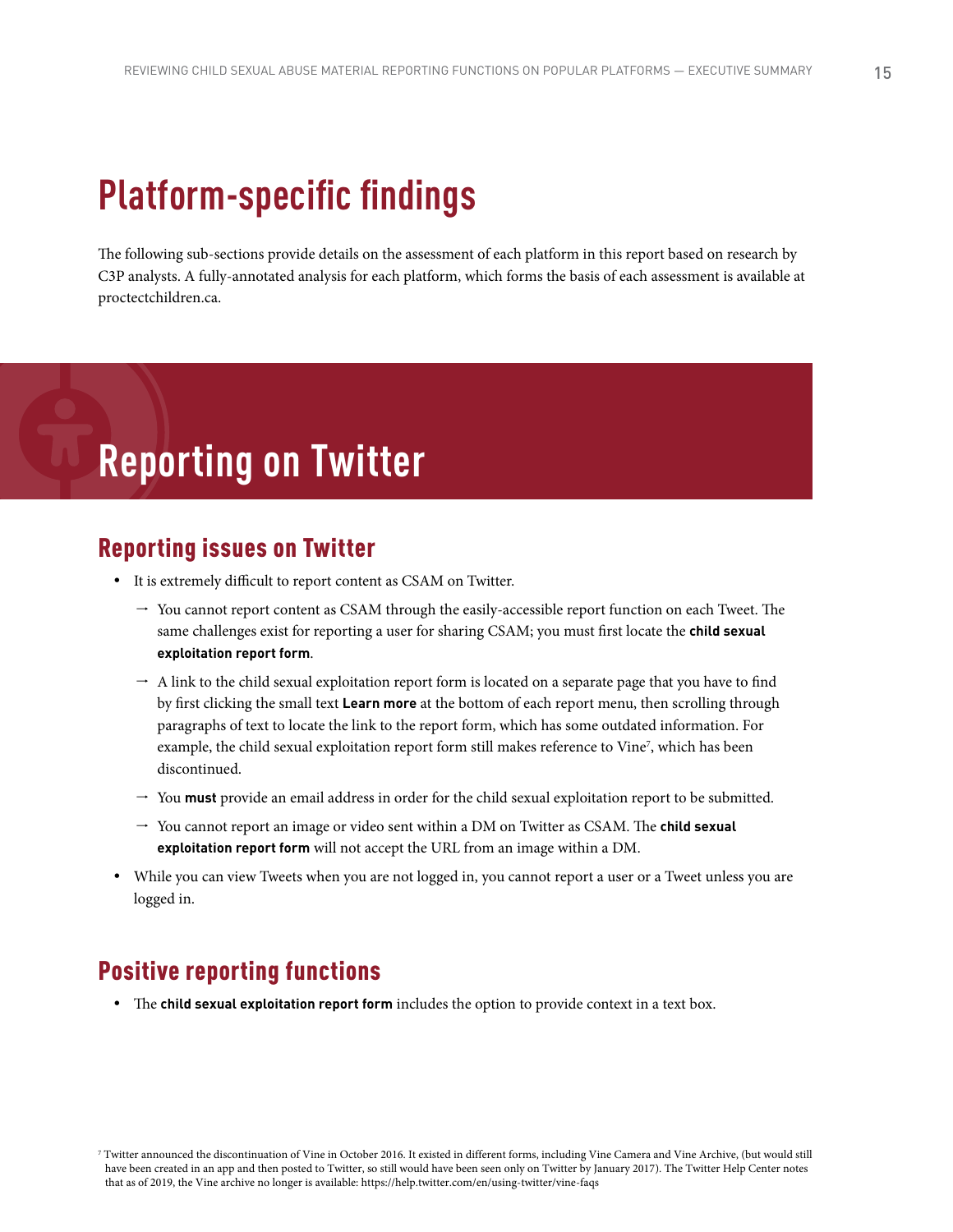# **Reporting on Facebook platforms** *(Facebook, Messenger, Instagram, WhatsApp)*

# I. Facebook and Facebook Messenger

### Reporting issues on Facebook, including Facebook Messenger

- There is no way to report a user for sharing CSAM, you can only report posts.
- y There are no CSAM-specific reporting options. You can report a post for **Nudity** and then have the option to flag **Involves a child**. However, there is no option to provide additional context; once you select **Involves a child** the report is automatically submitted.
- Depending on a user's privacy settings, you can view certain posts and basic user profiles without logging in, but you cannot report posts for containing or users for sharing CSAM without logging in. Instead, the Facebook Help Centre suggests you find a friend with an account to report it for you.
- On Facebook Messenger (the chat function of Facebook), there is no CSAM-specific reporting option for images and videos, but you can report a user.
- The report function in Facebook Messenger is less intuitive than any reporting function on the Facebook platform. When you report a user, you can select **Nudity** but the option to include **Involves a child** does not appear on Facebook Messenger as it does on some of Facebook features such as posts.

## Positive reporting functions

• Private and public Facebook groups can be reported.

# II. Instagram

**(owned by Facebook)**

### Reporting issues on Instagram

- y There are no CSAM-specific reporting options. You can report a post, story, and user on Instagram for **Nudity or sexual activity** and then select **Involves a child**.
- There is no **Involves a child** option when you report images in a DM.
- y There is an option to send images in a DM under the **View Once** category, which means the image cannot be seen again or reported.
- y In order to report content when you are not logged in, you must use Instagram's **Report Violations of Our Community Guidelines** form, which requires you to provide your name and email address. The form also asks if you know the person in real life and, "If so, please provide as much contact information for this person as possible." There is no indication as to how this information will be used by Instagram.

## Positive reporting functions

y The **Report Violations of Our Community Guidelines** form includes the option to provide context in a text box.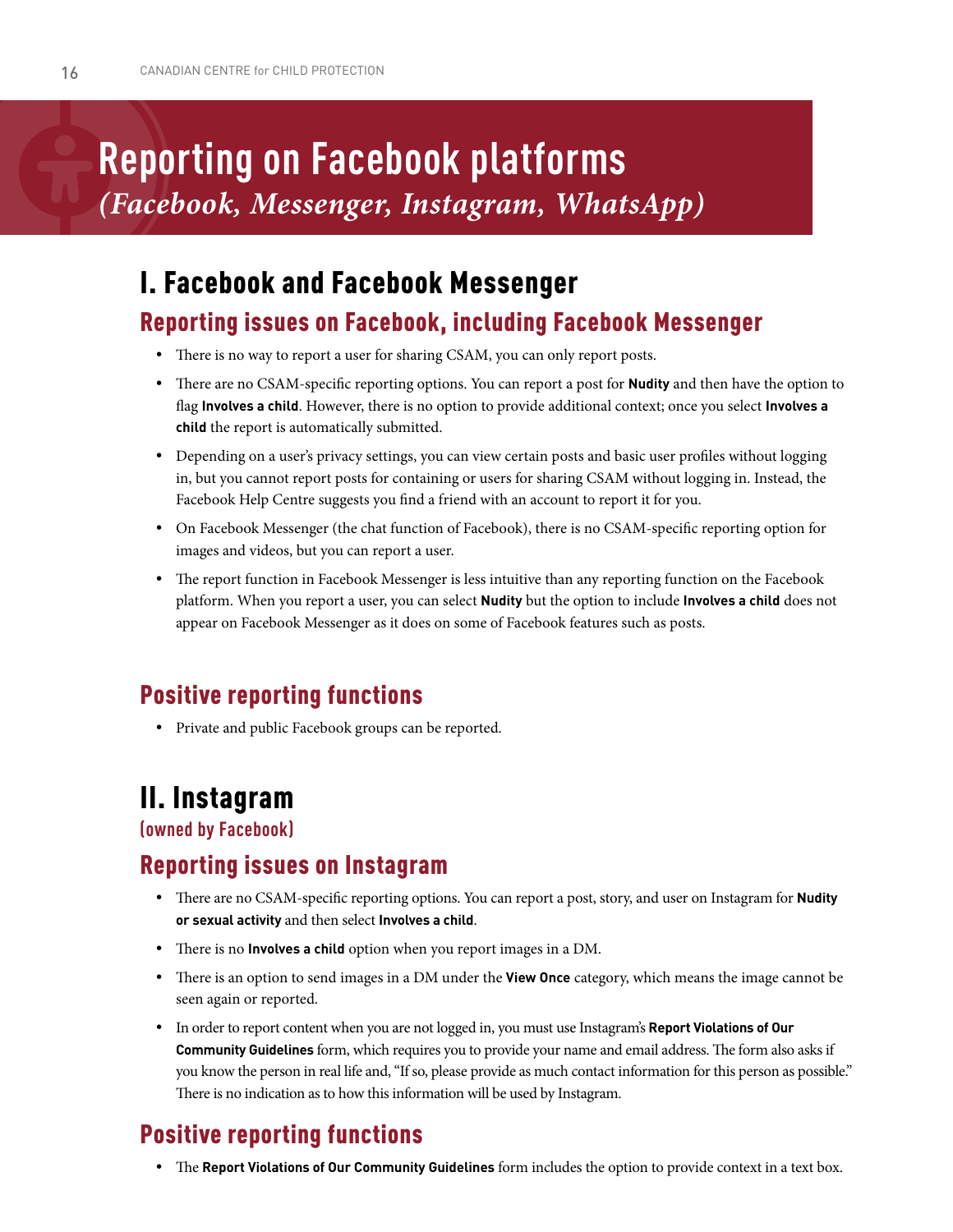## III. Reporting on WhatsApp

**(owned by Facebook)**

### Reporting issues on WhatsApp

y Because WhatsApp uses end-to-end encryption, reporting functions are the most minimal of any of the platforms reviewed here. As stated at the top of each message thread:

A Messages and calls are end-to-end encrypted. No one outside of this chat, not even WhatsApp, can read or listen to them. Tap to learn more.

- Additionally, on the **Staying safe on WhatsApp** page, the platform states: "We encourage you to report problematic content to us. Please keep in mind that to help ensure the safety, confidentiality and security of your messages, we generally don't have the contents of messages available to us, which limits our ability to verify the report and take action."
- When submitting a report about a user, there are no categories to select or options to provide context to the reason for reporting. There is no way to report images or videos sent within a DM at all.
- y If you select **Block contact and delete this chat's messages** when reporting a user, the messages are deleted, which means you would be unable to take the report to police if you wanted to.



#### *End-to-End Encryption*

In this review, WhatsApp is the only platform that is set up to use end-to-end encryption across their service.<sup>8</sup> Reporting functions on WhatsApp do not allow users to provide any context whatsoever and it is unclear if the platform is able to act on reports received. The app states, *"We encourage you to report problematic content to us. Please keep in mind that to help ensure the safety, confidentiality and security of your messages, we generally don't have the contents of messages available to us, which limits our ability to verify the report and take action."*

As more platforms explore moving in this direction, the impact of these limitations on the protection of children and survivors cannot be overstated.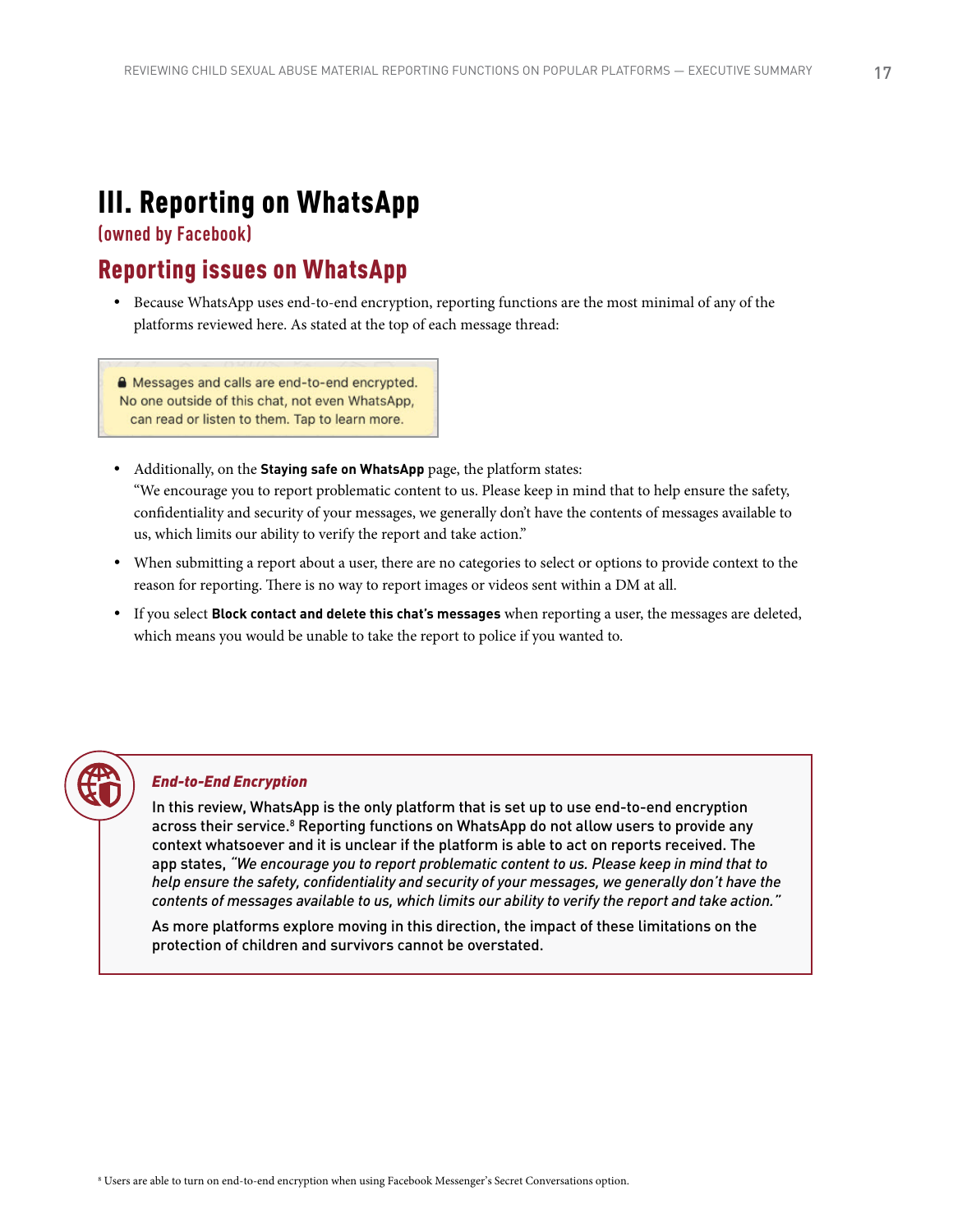# **Reporting on Google platforms** *(YouTube, Google Search, Google Hangouts)*

## I. YouTube

**(owned by Google)**

### Reporting issues on YouTube

- Reporting on mobile is not as comprehensive as on desktop:
	- $\rightarrow$  On YouTube mobile, you cannot report a user. You can only report a user from desktop, and this is difficult to find, as you must locate the flag icon under the **About** section on a users' channel.
	- l On desktop, you have the option to report **Sexual content** and then select **Content involving minors**; on mobile you do not have the option to select **Content involving minors**
- You need to be logged in to report a video (desktop).

### Positive reporting functions

- y Reporting videos on YouTube is straightforward and you have the option to provide additional context in a text box when reporting a user or video (desktop).
- You can report a video on YouTube without being logged in (mobile).

## II. Google Search

### Reporting issues on Google Search

• There are no CSAM-specific reporting options for images or videos from a Google Search results page. From the Help Centre, you are directed to report to NCMEC or other agencies listed by continent.

## III. Google Hangouts

### Reporting issues on Google Hangouts

y There are no CSAM-specific reporting options for images or videos received in a chat. You can only **Block & report** a user without context and the process is complete. On mobile, you cannot report, only block a user.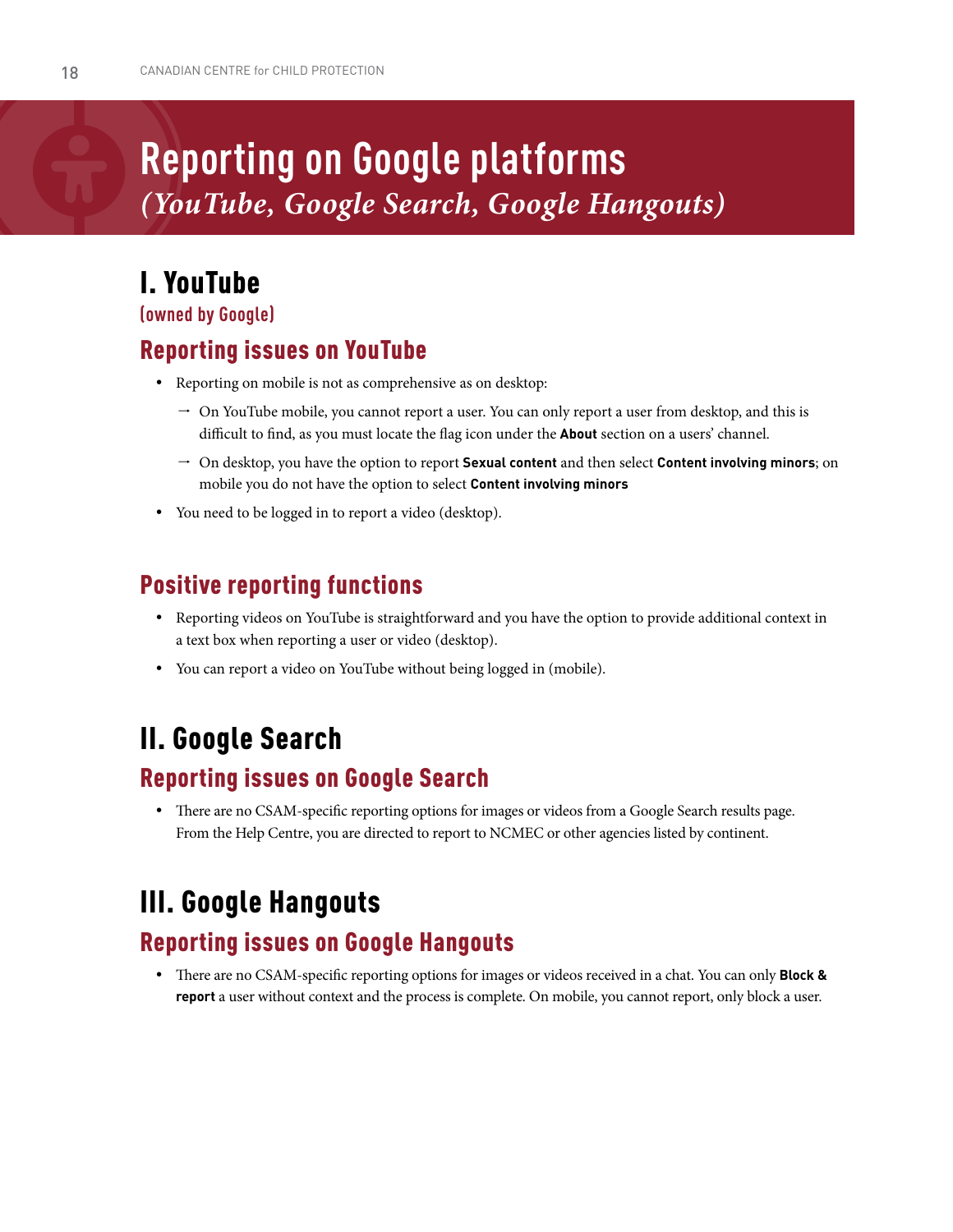# **Reporting on Snapchat**

## Reporting issues on Snapchat

- y There are no CSAM-specific reporting options for Snaps or stories. You can only report **Nudity or sexual content**; there is no option to flag the involvement of a child in the reporting categories.
- There are no CSAM-specific options for reporting a user.
- You are unable to report an image sent within the chat function if the image has been uploaded from the sender's camera roll (versus being taken directly through the app).
- y Images in chats can disappear. Once images have disappeared, they cannot be reported.

## Positive reporting functions

• When reporting a Snap from the For You section, there is an option to add context in a text box.

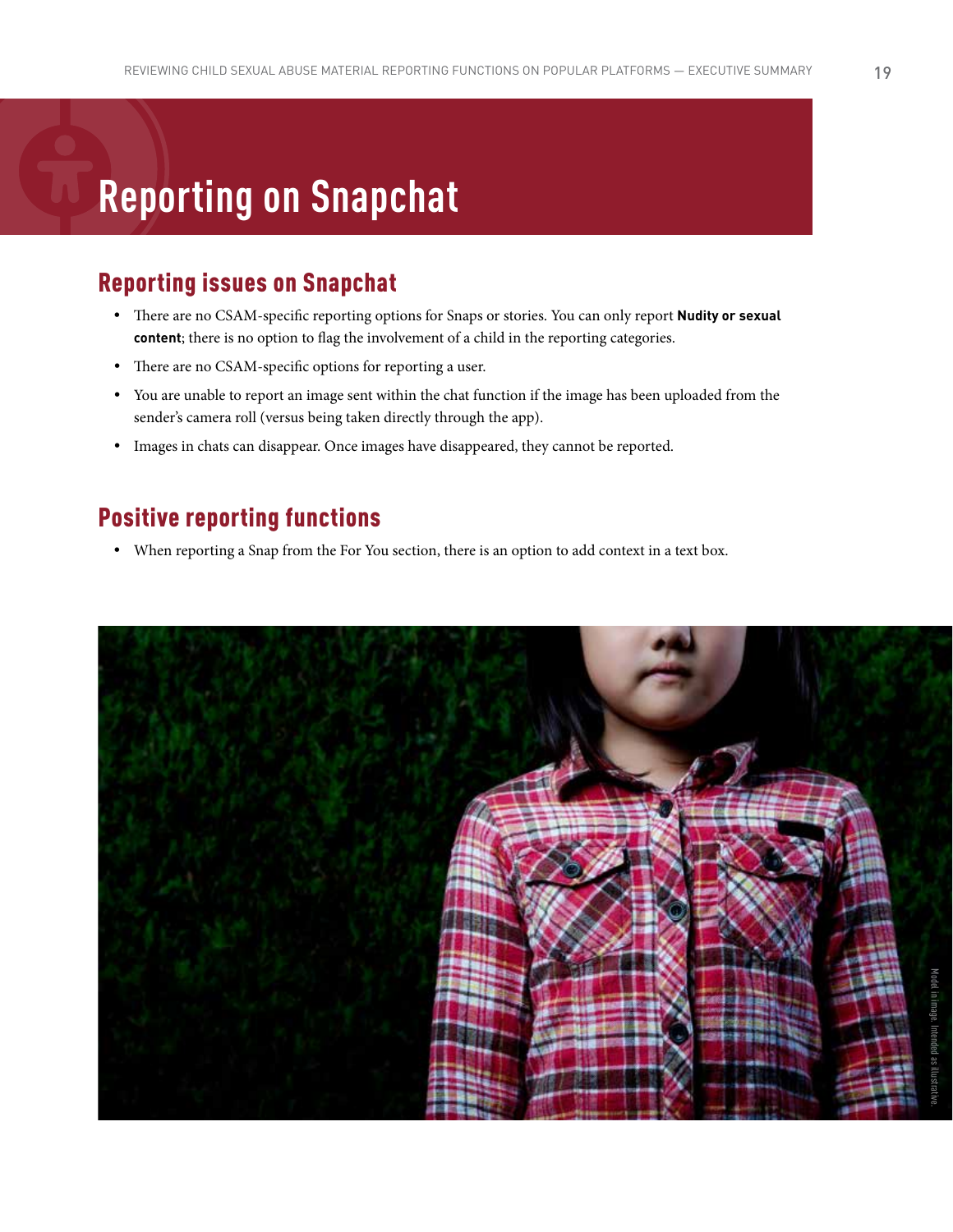# **Reporting on Microsoft platforms** *(Bing, Skype)*

### I. Bing **(owned by Microsoft)**

## Better practices: Reporting on Bing

- Reporting an image from a Bing Search is straightforward.
- y **This was the only place the category child sexual abuse was offered as a reporting option on all the platforms and services assessed in this document.**
- You do not have to be logged in to report content as CSAM from within Bing Search

# II. Skype

**(owned by Microsoft)**

### Reporting issues on Skype

- Reporting an image sent in a chat on Skype is straightforward; however, locating where to report a user is difficult. It is not visible until you click on the user's name, scroll down through an extensive menu, and click **Block contact**. There's no way to know before clicking **Block contact** that this will lead to the reporting function.
- y Once a user has been reported, the chat is deleted, which means you would be unable to take the report to police if you wanted to.

### Better practice

• When reporting a user, or image or video sent in a Skype chat, you have the option to select **Child endangerment (exploitation)** as a reporting category.

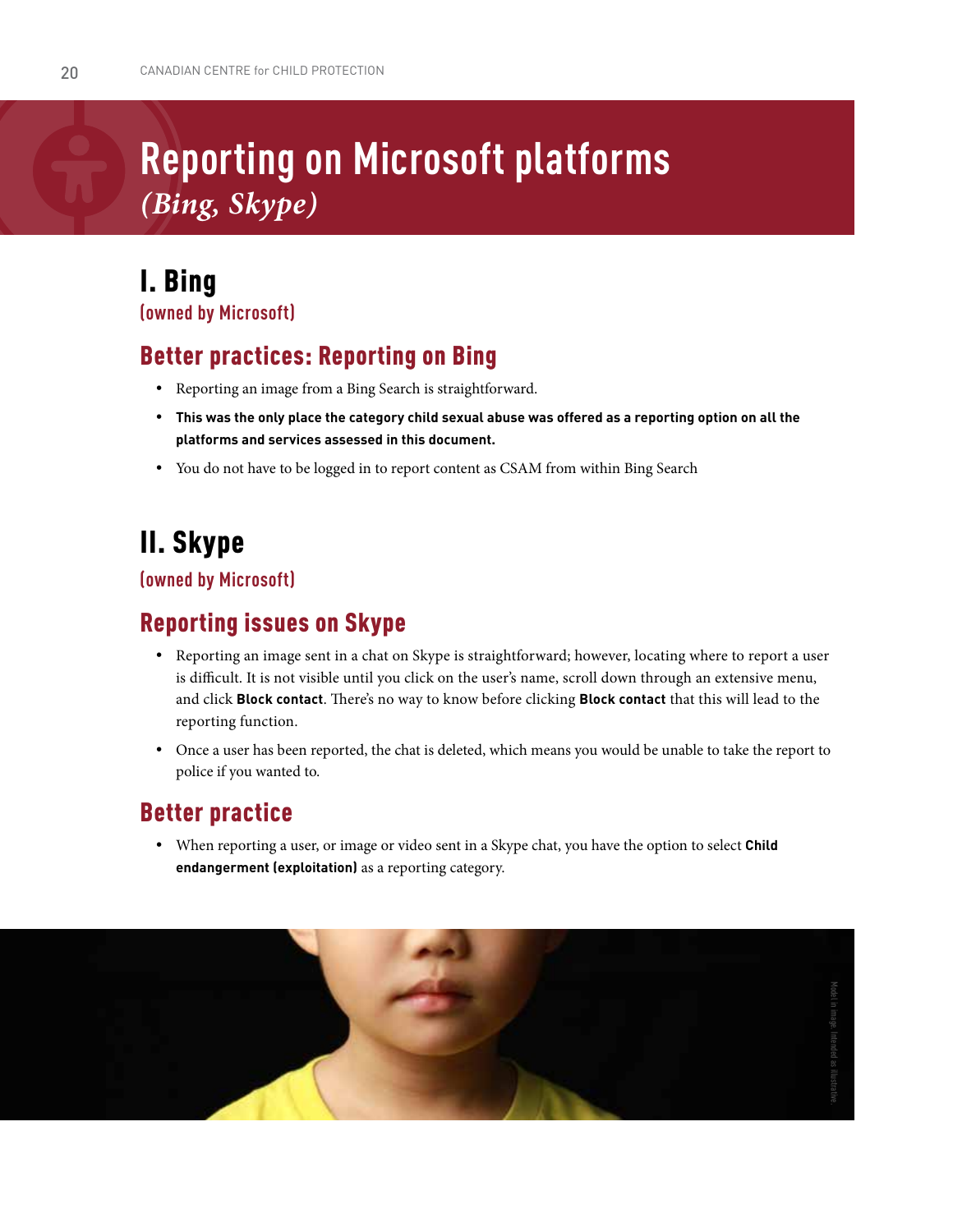# **Reporting on TikTok**

## Reporting issues on TikTok

- There are no CSAM-specific reporting options for videos.
- There are no CSAM-specific options for reporting a user.
- On desktop there is no option to add context to a report with a text box or ability to upload photos, as there is on mobile.

### Positive reporting functions

• On mobile, you can add context to the reason you are reporting in a text box and upload up to four photos.

#### Better practice

• You can report videos on both desktop and mobile on TikTok when you are not logged in.

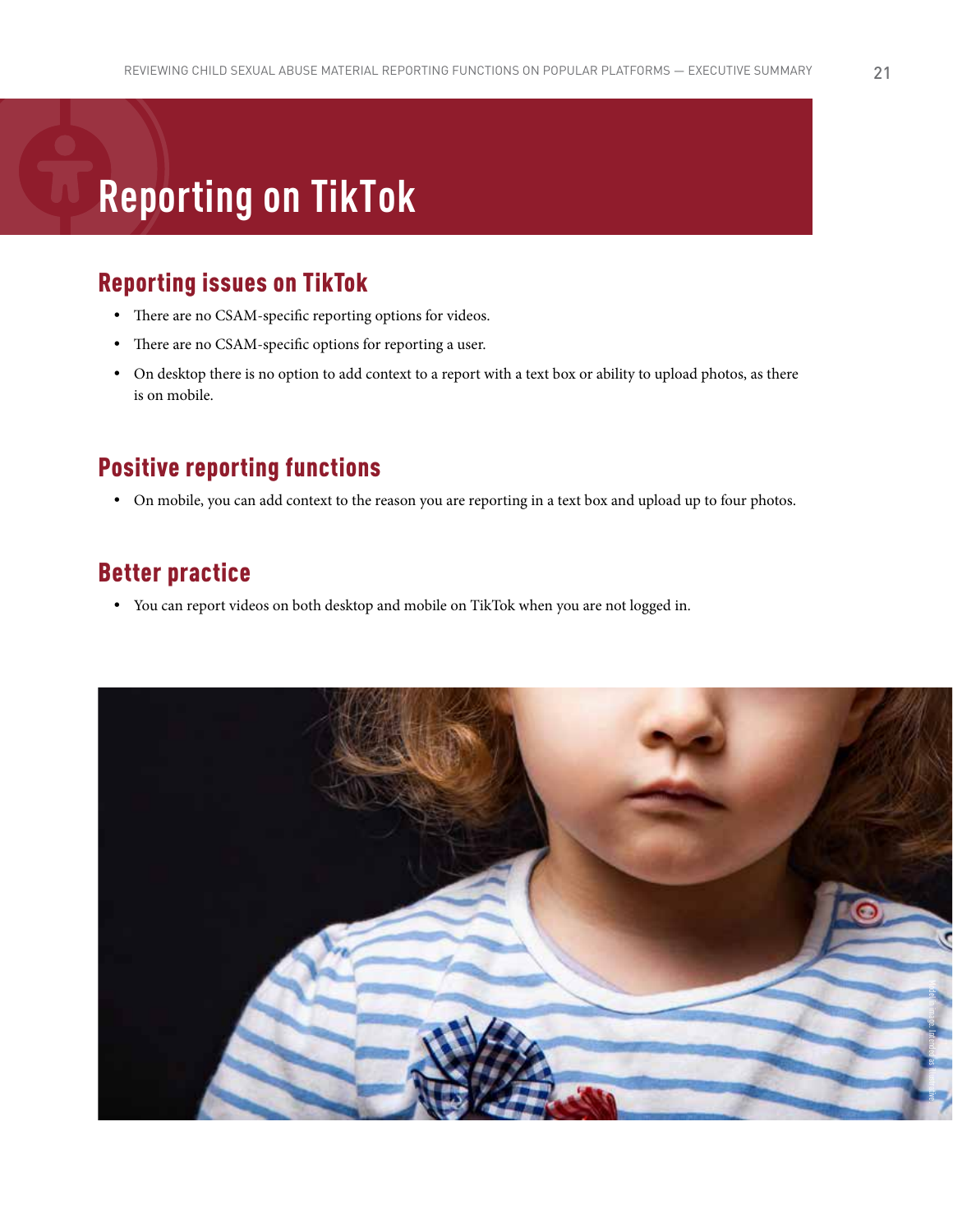# **Reporting on Discord**

### Reporting issues on Discord

- Reporting on Discord is entirely different between mobile and desktop.
- On desktop, you must first find the reporting form, which is not linked from posts or users' profile pages:
	- l You can either search and locate the form through a roundabout process by following a link to the **How to Properly Report Issues to Trust & Safety** page and finding the link to the form there, or you must know to select **Submit a Request** on the **Help Center** main page and to select **Trust & Safety** from the drop-down menu to access the report form.
	- $\rightarrow$  You must then locate the message links to copy to the report form. The form itself is inconsistent about the information it asks for depending on the category you choose to report under.
	- $\rightarrow$  You must provide an email address in order to submit the report.
- You cannot report a user from desktop or mobile.
- There is no option to report a server on desktop or mobile.
- y You can report a post on desktop without being logged in by following the steps outlined above (you cannot access Discord mobile unless you are logged in).

#### Positive reporting functions

• On mobile the process is straightforward and can be done directly from the content you are reporting.

### Better practice

y Discord's report form allows you to select **Distribution of child pornography** as a Trust & Safety issue.

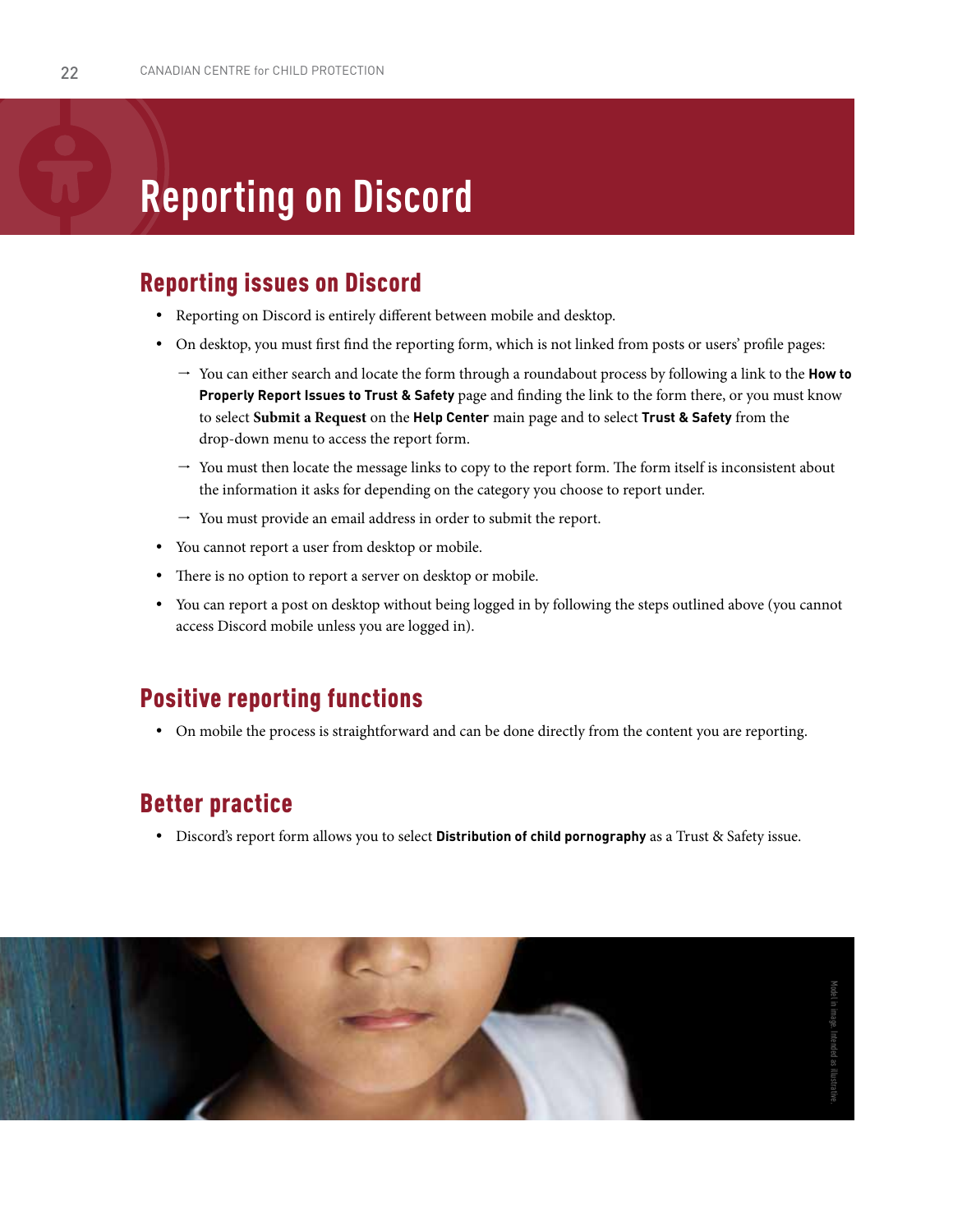# **Reporting on Pornhub**

### Reporting issues on Pornhub

- While the reporting process on Pornhub is straightforward for reporting videos and images, there is no CSAM-specific reporting option. The most relevant category to report CSAM under is **Potentially features a Minor**.
- When reporting a user, the most relevant category you can report under is **Underage**.
- y You must provide an email in order to submit the **Content Removal Request** form, which is where you are directed to report CSAM on the **Reporting Abuse and Violations** page.
- While you can access videos and images without being logged in to Pornhub, you cannot report directly from the video or image.

### Positive reporting functions

• When reporting a user, there is an option to provide context as to why you are reporting in a text box.

### Better practices

• You can report a user without being logged in.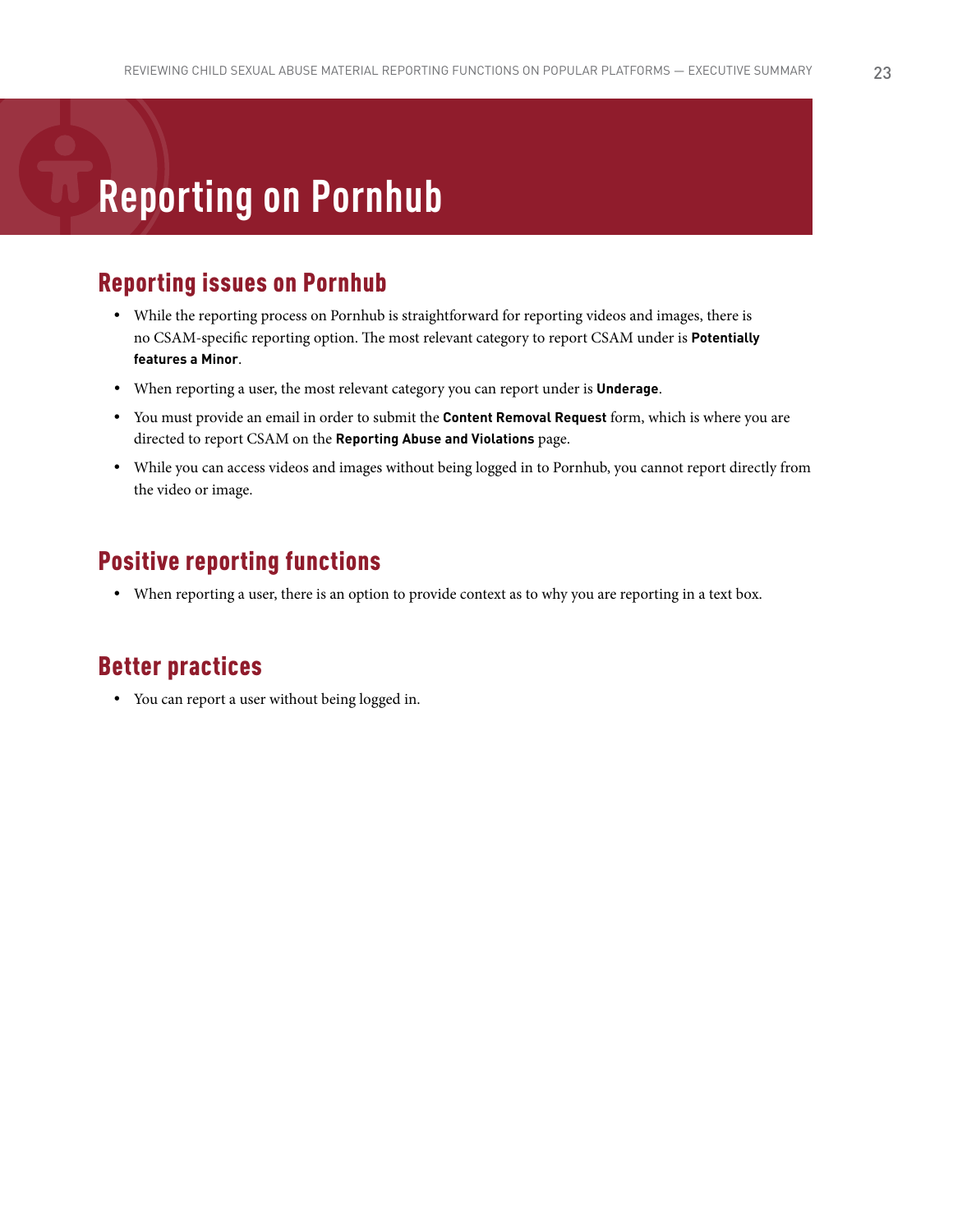# **Reporting on XVideos**

### Reporting issues on XVideos

- y You cannot report images (users can upload to their profile pages) or images and videos sent within a chat.
- There are no CSAM-specific reporting options for videos. The most relevant category for reporting CSAM in a video is **Underage**.
- y The **Abuse Reporting Form** requires the reporting person to provide their name, email, address, postal code, city, country, and phone number, as well as a dated electronic signature. These fields must be completed in order to submit the report. You are also required check a text box that states, "I swear under penalty of perjury that the information in this notification is accurate and that, to the extent my report involves the alleged violation of a legal right, I am the owner of such a right or authorized to act on the owner's behalf."
- You cannot report a user unless you are logged in.

#### Positive reporting functions

• You can add context to the reason you are reporting in a text box.

### Better practice

• You can report videos without being logged in.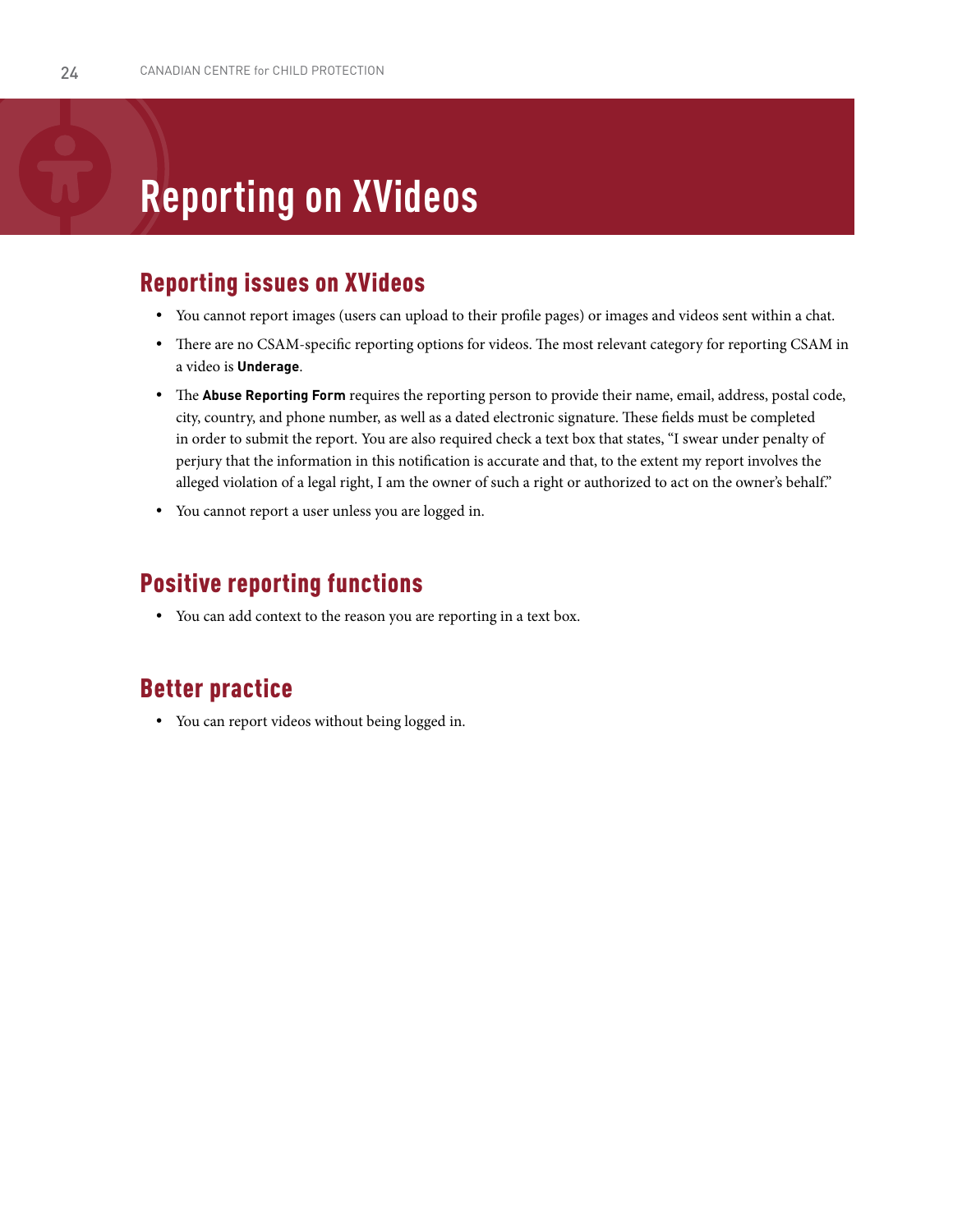# **Recommendations**

Moderation on platforms that allow user-generated content continues to be a challenge for technology companies since it requires significant resources. With improvements to content reporting designs, this community of users can become an effective tool in combatting the propagation of CSAM on these web platforms.

In light of the many content-reporting challenges identified by victims and members of the public, and considering the examination of the various platforms in this report, C3P has developed five recommendations that are pertinent to any web platform that allows user-generated content on their services:

**1. Create reporting categories specific to child sexual abuse material**

With the exception of Microsoft's Bing search engine, none of the platforms highlighted in this report provide reporting functions specific to child sexual abuse material. Providing users with CSAM-specific reporting options should enable the prioritization for assessment and removal. Limiting the time these illegal images and videos are available helps reduce the re-victimization of survivors and minimize other's exposure.

#### **2. Include CSAM-specific reporting options in easy-to-locate reporting menus**

Avoid creating alternative reporting channels for CSAM. This category should be included alongside other commonly reportable violations that are already accessible and easy to find. The process for reporting copyright infringement should not be more intuitive or easier to complete than reporting an image of a child being sexually abused.

#### **3. Ensure reporting functions are consistent across entire platform**

Throughout this review several inconsistencies in the reporting tools were observed. The process and steps taken to report CSAM on a platform should be identical whether on desktop or mobile, reporting a post or a user, or if the content is contained within direct message or publicly visible.

**4. Allow reporting of content that is visible without creating or logging into an account** Many of the platforms examined in this report allow members of the public without an account or users not logged in to continue viewing media. If content is visible under these circumstances, submitting a report should not require account creation or login.

**5. Eliminate mandatory personal information fields in content reporting forms** All of the reporting forms reviewed in this report required users wishing to report content to provide, at minimum, their name and personal email address. One platform requires users provide their full home mailing address, phone number, as well as a dated electronic signature. Such reporting structures discourage users from reporting content and may be a barrier to reporting CSAM given its illegal nature.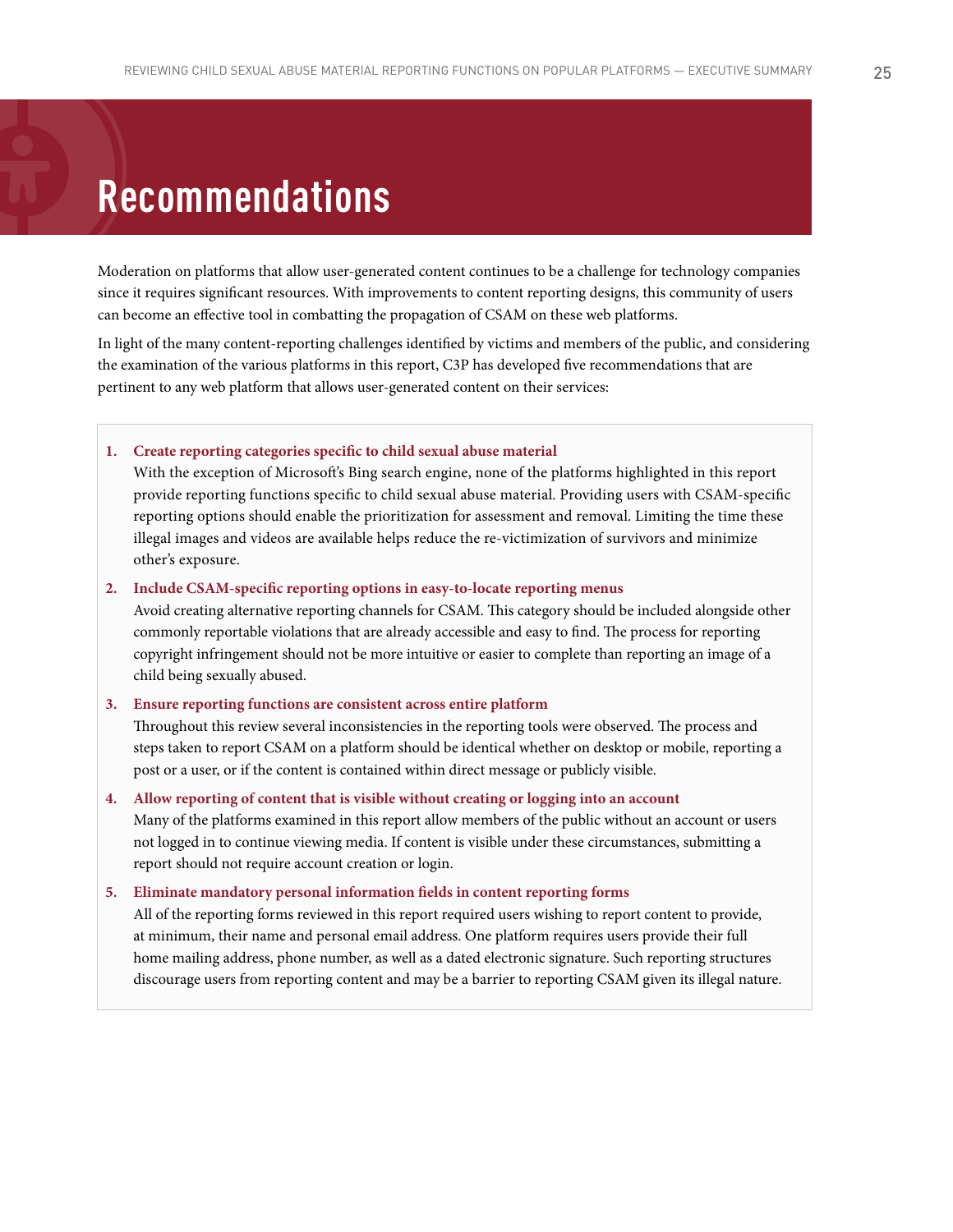# **Conclusion**

Research by C3P identified significant gaps in the CSAM-specific reporting mechanisms of several web platforms that create barriers to the effective and swift removal of images and videos of children being sexually abused.

The key finding identified in this report is the lack of clear reporting options specific to CSAM. Without the ability to explicitly flag images or videos as CSAM, companies limit their capacity to remove offending content quickly. The consequences of inadequate reporting functions and CSAM remaining online are repeatedly echoed in the feedback received by survivors of child sexual abuse and concerned members of the public.

The *Voluntary Principles* have established a standard against which the signatories of the principles and the technology industry as a whole can gauge their activities as it relates to the overarching goal of reducing harm to children. However, based on feedback from victims and the research contained in this report, most of the reporting mechanisms are currently inconsistent with this objective.

In an effort to improve upon this situation, C3P developed five recommendations for the companies assessed in this review, and for others that allow user-generated content on their services:

- 1. Create reporting categories specific to child sexual abuse material
- 2. Include CSAM-specific reporting options in easy-to-locate reporting menus
- 3. Ensure reporting functions are consistent across entire platform
- 4. Allow reporting of content that is visible without creating or logging into an account
- 5. Eliminate mandatory personal information fields in content reporting forms

Technology companies are uniquely positioned to take proactive steps to break the cycle of abuse and ensure proper measures are taken to eliminate the dissemination of this illegal content. From a reporting standpoint, many of these measures amount to simple adjustments to website navigation and menu options.

All areas of society have some form of legal or moral obligation to take reasonable measures to protect children. Those behind these internet platforms share that responsibility.

> *"I was a victim, but now a survivor of child sexual abuse and sexual abuse imagery that has traveled the world via the internet. Abuse that began when I was an infant until I was 4 years old. I was abused by my ex-father and one of his friends. The imagery of me is still being shared on the internet. To date, I have received over 35,000 notifications from the U.S. DOJ regarding those who are in receipt of my abusive images. It's not fair. No child should have to endure the pain, the hardships, the loss of innocence or a normal life because of the hands of an abuser and those who take pleasure from the suffering of children."*

— Survivor of child sexual abuse material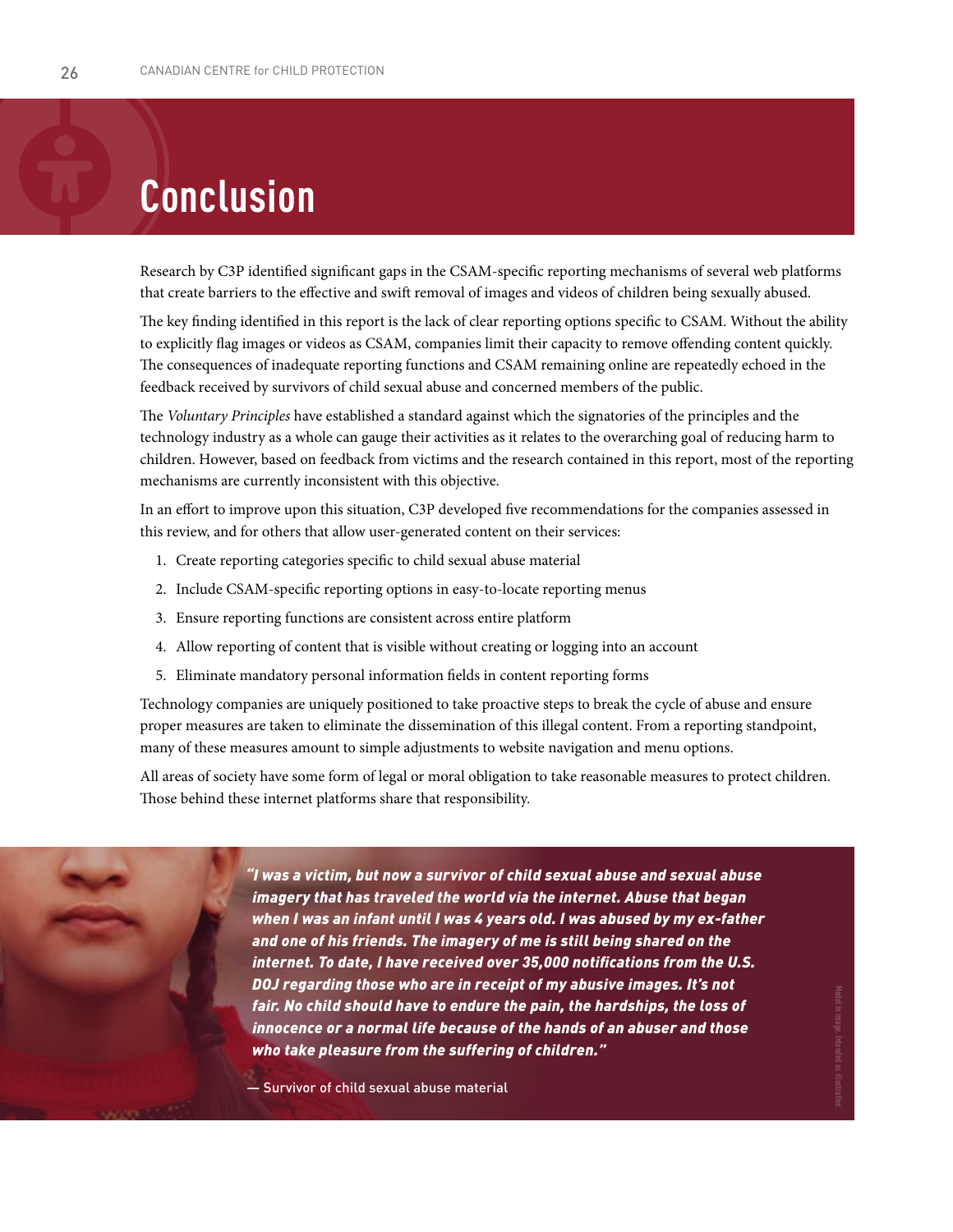This report focuses on only a small portion of how the global epidemic of CSAM is not being addressed properly in order to protect children and support survivors. C3P has released additional reports and research that help build a better picture of the urgent need to have these horrific images and videos removed swiftly, and its effect on survivors when it's allowed to remain online.



**HOW WE ARE FAILING CHILDREN: CHANGING THE PARADIGM** *Framework for the Protection and Rights of Children in the Removal of Child Sexual Abuse Images and* 

*Harmful/Abusive Images of Children*

*How We Are Failing Children: Changing the Paradigm* raises critical awareness about the ways industry has failed to effectively respond to the removal of CSAM online, along with proposing principles of action to put the protection and rights of children at the forefront.



To better understand the unique challenges faced by survivors, C3P launched the *International Survivors' Survey*. Over the course of a year and a half, 150 survivors from around the world completed the comprehensive survey, contributing valuable details and information about their experience.

**Visit protectchildren.ca to learn more.**